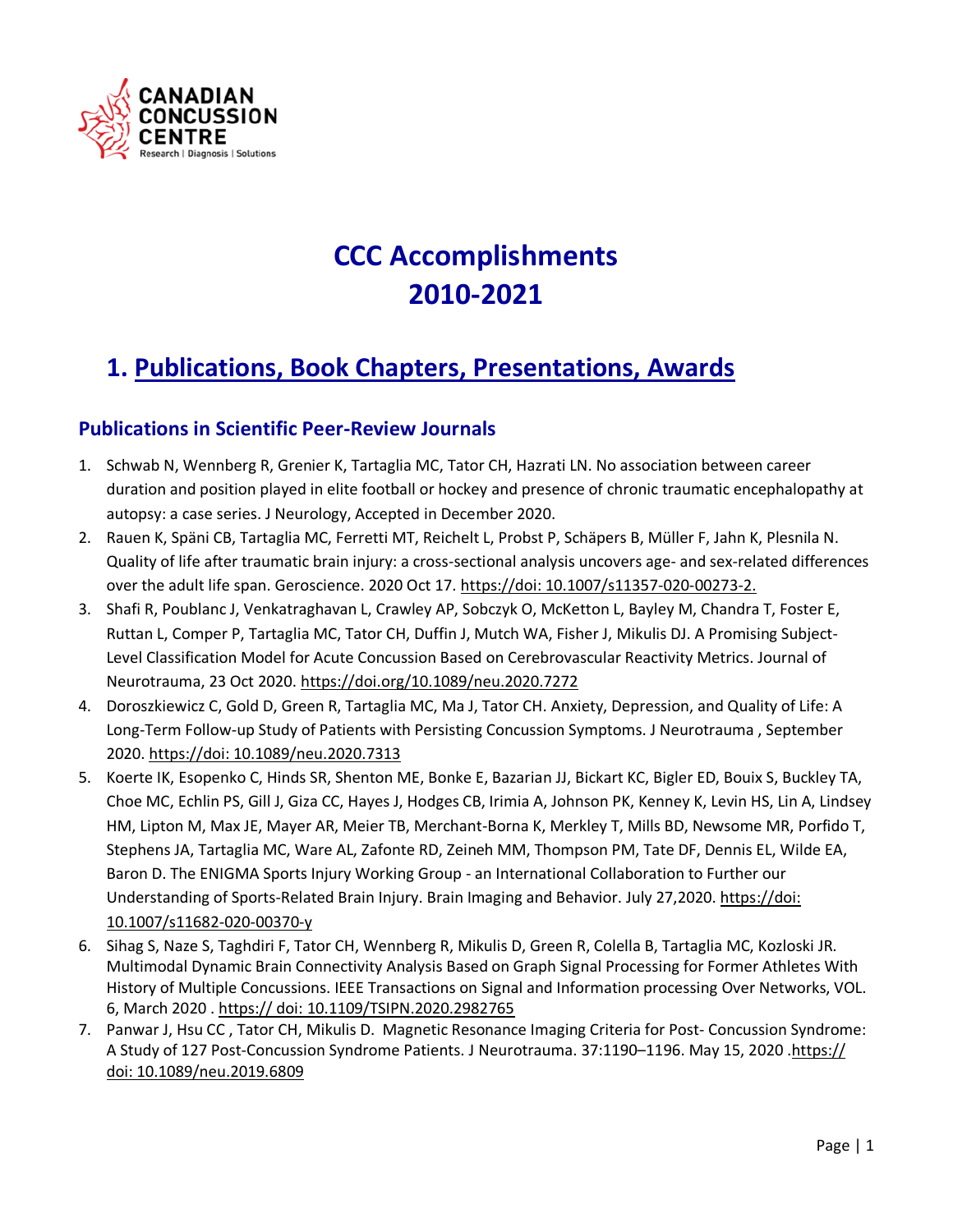- 8. Taghdiri F, Multani N, Ozzoude M, Tarazi A, Khodadadi M, Wennberg R, Mikulis D, Green R, Colella B, Davis KD, Blennow K, Zetterberg H, Tator C, Tartaglia MC. Neurofilament-Light in Former Athletes: A Potential Biomarker of Neurodegeneration and Progression. Eur J Neurol. 2020 Apr 13. https://doi: 10.1111/ene.14251 [Epub ahead of print]
- 9. Moore C, Baharikhoob P, Khodadadi M, Tator CH. Bicycling-Related Concussions Leading to Postconcussion Syndrome in Adults. Accepted for publication in the BMJ Open Sport & Exercise Medicine, 2020
- 10. Santos A, Walsh H, Anssari N, Ferreira A, Tartaglia MC. Post-Concussion Syndrome and Sleep Apnea: A Retrospective Study. J. Clin. Med. March, 2020, 9(3), 691; https://doi.org/10.3390/jcm9030691
- 11. Vasilevskaya A, Taghdiri F, Burke C, Tarazi A, Naeimi A, Khodadadi M, Goswami R, Sato C, Grinberg M, Moreno D, Wennberg R, Mikulis D, Green R, Colella B, Davis KD, Rusjan P, Houle S, Tator CH, Tartaglia MC. Interaction of APOE4 alleles and PET tau imaging in former contact sport athletes. NeuroImage: Clinical.2020 <https://doi.org/10.1016/j.nicl.2020.102212>
- 12. Schwab N, Grenier K, Hazrati LN. DNA repair deficiency and senescence in concussed professional athletes involved in contact sports. 2019. Acta Neuropathologica Communications-Accepted
- 13. Iverson G, Gardner AJ, Shultz SR, Solomon GS, McCrory P, Zafonte R, Perry G, Hazrati LN, Keene CD, Castellani RJ (2019) Chronic traumatic encephalopathy neuropathology might not be inexorably progressive or unique to repetitive neurotrauma. Brain (Accepted- to be published in December issue)
- 14. Terpstra AR, Vasquez B, Colella B, Tartaglia MC, Tator C, Mikulis DJ, Davis KD, Wennberg R and Green RE. Comprehensive neuropsychiatric and cognitive characterization of retired professional football players offers new treatment directions for people with a history of multiple concussions. Front Neurol. 2019 Aug 7;10:712. https://doi: 10.3389/fneur.2019.00712
- 15. Taghdiri F, Multani N, Tarazi A, Naeimi A, Khodadadi M, Esopenko C, Green R, Colella B, Wennberg R, Mikulis D, Davis K, Goswami R, Tator CH, Levine B, Tartaglia MC. Elevated Cerebrospinal Fluid Total Tau in Former Professional Athletes with Multiple Concussions. Neurology. 2019 Jun 4;92(23):e2717-e2726. https://doi: 10.1212/WNL.0000000000007608. Epub 2019 May 8.
- 16. Tator C, Starkes J, Dolansky G, Quet J, Michaud J, Vassilyadi M. Fatal Second Impact Syndrome in Rowan Stringer, A 17-Year-Old Rugby Player. Can J Neurol Sci. 2019 Apr 4:1-4. [Epub ahead of print]. https://doi: [10.1017/cjn.2019.14](https://doi:%2010.1017/cjn.2019.14)
- 17. Tator C, Starkes J, Dolansky G, Quet J, Michaud J, Vassilyadi M. Rowan's Rugby Fatality Prompts Canada's First Concussion Legislation. Can J Neurol Sci. 2019 Apr 4:1-3. [Epub ahead of print]. <https://doi:10.1017/cjn.2019.15>
- 18. Schwab N, Tator C, Hazrati LN. DNA damage as a marker of brain damage in individuals with history of concussions. Lab Invest. Feb 13, 2019 [Epub ahead of print] https://doi: 10.1038/s41374-019-0199-8
- 19. Mathieu F, Ellis M, Tator CH. Concussion Education in Canadian Medical Schools: A 5 Year Follow-up Survey. BMC Med Educ. 18(1):316, 2018.
- 20. Schwab N, Hazrati LN. Assessing the Limitations and Biases in the Current Understanding of Chronic Traumatic Encephalopathy. J Alzheimer's Dis. 64(4):1067-1076, 2018.<https://doi.org/10.3233/JAD-180373>
- 21. Van Ommeren R, Hazrati LN. Pathological assessment of chronic traumatic encephalopathy-Review of concepts and methodology. Academic Forensic Pathology. 8(3): 555-564, 2018. <https://doi.org/10.1177/1925362118797729>
- 22. Mansur A, Hauer TM, Hussain MW, Alatwi MK, Tarazi A, Khodadadi M, Tator CH. A Nonliquid Crystal Display Screen Computer for Treatment of Photosensitivity and Computer Screen Intolerance in Post-Concussion Syndrome. J Neurotrauma. 35(16):1886-1894, 2018. <https://doi.org/10.1089/neu.2017.5539>
- 23. Varriano B, Tomlinson G, Tarazi A, Wennberg R, Tator CH, Tartaglia MC Age, Gender and Mechanism of Injury Interactions in Post-Concussion Syndrome. Can J Neurol Sci. 45(6):636-642, 2018. <http://dx.doi.org/10.1017/cjn.2018.322>
- 24. Wennberg R, Hiploylee C, Tai P, Tator CH. Is concussion a risk factor for epilepsy? Can J Neurol Sci. 45(3):275- 282, 2018. <https://doi.org/10.1017/cjn.2017.300>
- 25. Misquitta K, Dadar D, Tarazi A, Hussain MW, Alatwi MK, Ebraheem A, Multani N, Khodadadi M, Goswami R, Wennberg R, Tator CH, Green RE, Colella B, Davis KD, Mikulis DJ, Grinberg M, Sato C, Rogaeva E, Tartaglia MC.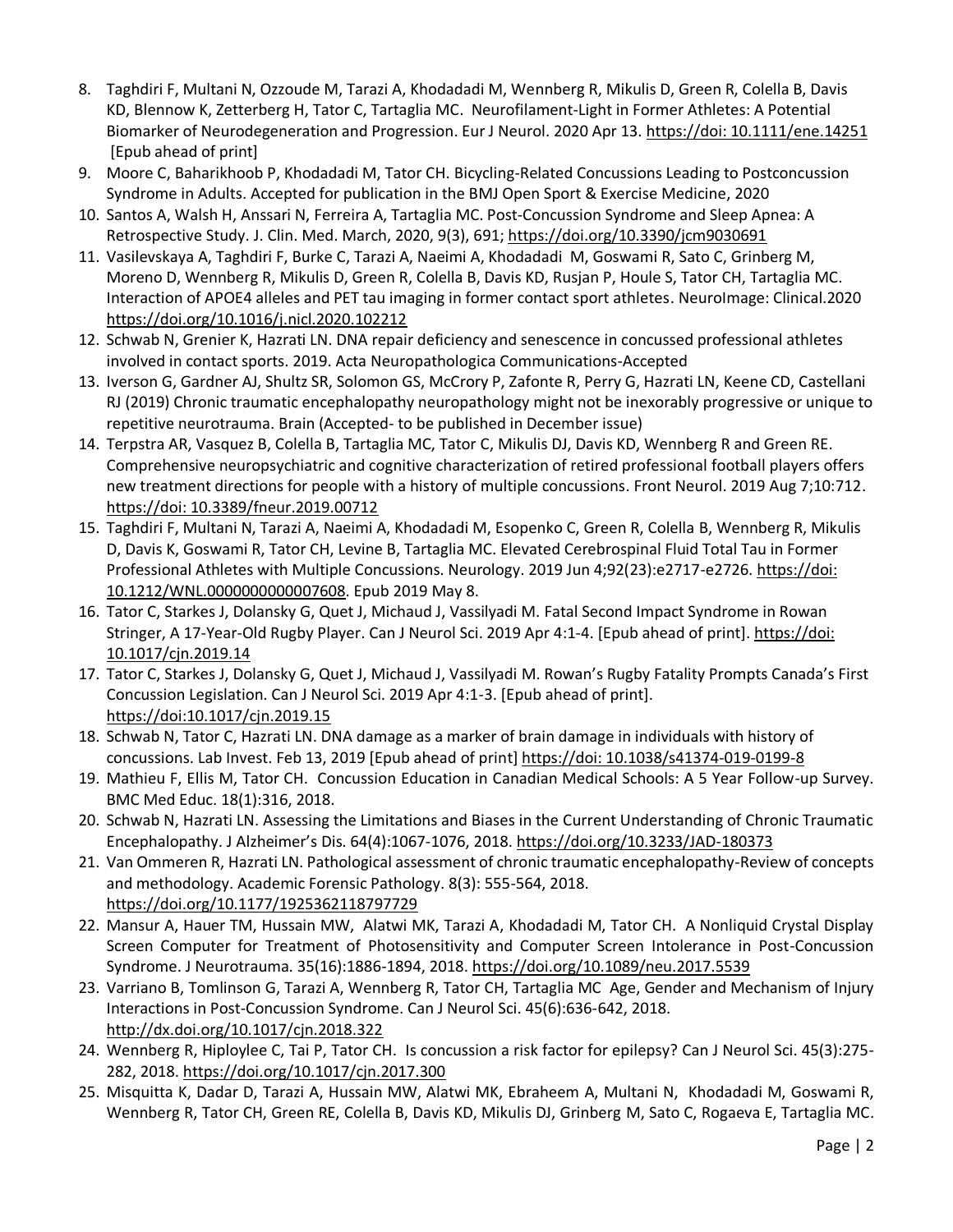The relationship between brain atrophy and cognitive-behavioural symptoms in retired Canadian football players with multiple concussions. Neuroimage Clin. 19:551-558, 2018. <https://doi.org/10.1016/j.nicl.2018.05.014>

- 26. Tarazi, A, Tator CH, Wennberg R, Ebraheem A, Green RE, Colella B, Saverino C, Khodadadi M, Misquitta K, Tartaglia MC. Motor function in former professional football players with history of multiple concussions. J Neurotrauma. 35(8):1003-1007, 2018. <https://doi.org/10.1089/neu.2017.5290>
- 27. Taghdiri F, Chung J, Irwin S, Multani N, Tarazi A, Ebraheem A, Khodadadi, M, Goswami R, Wennberg R, Mikulis DJ, Green RE, Davis KD, Tator CH, Eizenman M, Tartaglia, MC. Decreased Number of Self-Paced Saccades in Post-Concussion Syndrome Associated with Higher Symptom Burden and Reduced White Matter Integrity. J Neurotrauma. 35(5):719-729, 2018. <https://doi.org/10.1089/neu.2017.5274>
- 28. Chung J, Taghdiri F, Irwin S, Multani N, Tarazi A, Ebraheem A, Khodadad, M, Goswami R, Wennberg R, Davis KD, Mikulis DJ, Green R, Tator CH, Tartaglia MC, Eizenman M. Visual scanning behaviour during a visual search task: An objective indicator of white matter integrity in patients with postconcussion syndrome. 2017 IEEE 30th International Symposium on Computer-Based Medical Systems (CBMS), Thessaloniki, Greece, pp.648-653, 2017.<https://doi.org/10.1109/CBMS.2017.84>
- 29. Gao A F, Ramsay R, Twose R, Rogaeva E, Tator CH, Hazrati LN. Chronic Traumatic Encephalopathy-like Neuropathological Findings Without a History of Trauma. Int J Pathol Clin Res. 3:050, 2017. <http://doi.org/10.23937/2469-5807/1510050>
- 30. Taghdiri F, Varriano B, Tartaglia MC. Assessment of Oculomotor Function in Patients with Post-Concussion Syndrome: A Systematic Review J Head Trauma Rehabil. 32(5):E55-E67, 2017. <https://doi.org/10.1097/HTR.0000000000000286>
- 31. Hiploylee C, Dufort P, Davis H, Wennberg R, Tartaglia, MC, Mikulis D, Hazrati LN, Tator CH Longitudinal Study of Postconcussion Syndrome: Not Everyone Recovers. J Neurotrauma. 34(8):1511-1523, 2017. <https://doi.org/10.1089/neu.2016.4677>
- 32. Multani N, Goswami R, Khodadadi M, Ebraheem A, Davis KD, Tator CH, Wennberg R, Mikulis, DJ, Ezerins L, Tartaglia MC. The association between white-matter tract abnormalities, and neuropsychiatric and cognitive symptoms in retired professional football players with multiple concussions. J Neurol. 263(7):1332-41, 2016. <https://doi.org/10.1007/s00415-016-8141-0>
- 33. Hiploylee C, Wennberg R, Tator CH. The financial toll of career-ending concussions in professional hockey. Concussion. 1(4):CNC20, 2016. <https://doi.org/10.2217/cnc-2016-0008>
- 34. Tarazi A, Tator CH, Tartaglia MC. Chronic Traumatic Encephalopathy and Movement Disorders: Update. Curr Neurol Neurosci Rep. 16(5):46, 2016.<https://doi.org/10.1007/s11910-016-0648-3>
- 35. Tator CH, Davis HS, Dufort P, Tartaglia MC., Davis KD, Ebraheem A., Hiploylee, C. Postconcussion syndrome: demographics and predictors in 221 patients. J Neurosurg. 125(5):1206-1216, 2016. <https://doi.org/10.3171/2015.6.JNS15664>
- 36. Ellis MJ, Wennberg R. Convulsions in a 17-year-old boy after a head injury; sustained while playing hockey. CMAJ. 188(6):443-5, 2016. <https://doi.org/10.1503/cmaj.150124>
- 37. Goswami R, Dufort P, Tartaglia MC, Green RE, Crawley A, Tator CH, Wennberg R, Mikulis DJ, Keightley M, Davis KD. Frontotemporal correlates of impulsivity and machine learning in retired professional athletes with a history of multiple concussions. Brain Struct Funct. 221(4):1911-25, 2016. <https://doi.org/10.1007/s00429-015-1012-0>
- 38. Burke MJ, Fralick, M, Nejatbakhsh N, Tartaglia MC, Tator CH. In search of evidence-based treatment for concussion: characteristics of current clinical trials. Brain Inj. 29(3):300-5, 2015. <https://doi.org/10.3109/02699052.2014.974673>
- 39. Tator CH, Davis H. The postconcussion syndrome in sports and recreation: clinical features and demography in 138 athletes. Neurosurgery. 75 Suppl 4:S106-12, 2014.<https://doi.org/10.1227/NEU.0000000000000484>
- 40. Tator, C.H. Chronic traumatic encephalopathy. How serious a sports problem is it? Br J Sports Med. 48(2):81-3, 2014. <https://doi.org/10.1136/bjsports-2013-093040>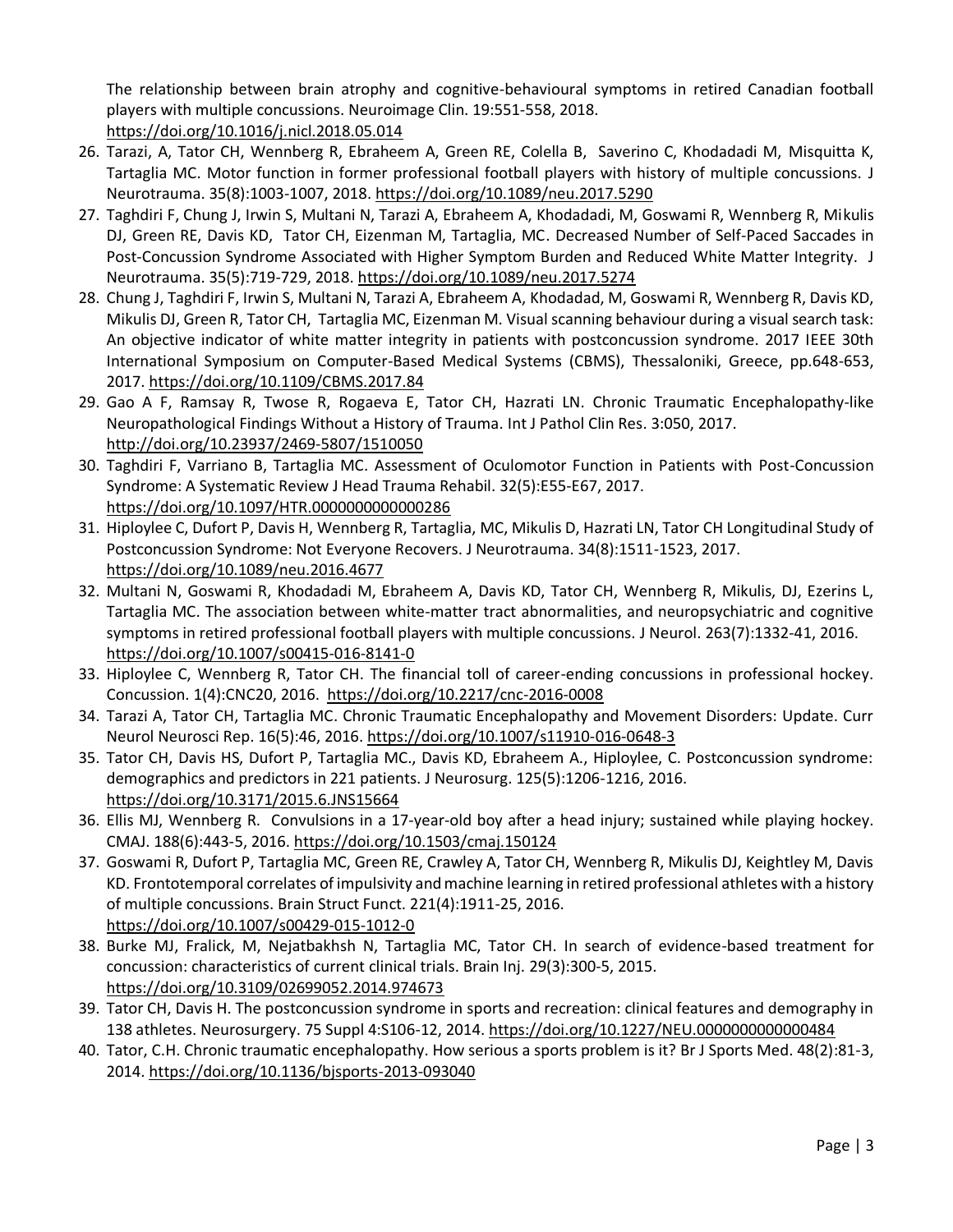- 41. Tartaglia MC, Hazrati LN, Davis KD, Green RE, Wennberg, R, Mikulis, DJ, Ezerins L, Keightley M, Tator CH. Chronic traumatic encephalopathy and other neurodegenerative proteinopathies. Front Hum Neurosci. 8:30, 2014. <https://doi.org/10.3389/fnhum.2014.00030>
- 42. Ellis MJ, Figley, CR, Mutch WL, Massiocotte E, Mikulis DJ, Essig M, Tator CH. Neuroimaging in sport-related concussion management: Current status and future direction Neuroimaging in SRC: Current status and future directions. Curr Res Concussion Vol 1 No 1 Winter 2014. <https://www.researchgate.net/publication/272620462>
- 43. Tator, C.H. Concussions and their consequences: current diagnosis, management and prevention. CMAJ. 85(11):975-9, 2013. <https://doi.org/10.1503/cmaj.120039>
- 44. Hazrati LN, Tartaglia MC, Diamandis P, Davis KD, Green RE, Wennberg R, Wong JC, Ezerins L, Tator CH. Absence of chronic traumatic encephalopathy in retired football players with multiple concussions and neurological symptomatology. Front Hum Neurosci. 7:222, 2013.<https://doi.org/10.3389/fnhum.2013.00222>

#### **Book Chapters**

- **1.** Vasilevskaya A, Tartaglia MC. Neuropsychiatric Symptoms of Post-concussion Syndrome (PCS) and Chronic Traumatic Encephalopathy (CTE). In: Topics of Cognitive Rehabilitation in the TBI Post-Hospital Phase. (Anghinah R, Paiva W, Battistella LR, Amorim R, Eds) Springer, Switzerland pp. 87-94, 2018.
- **2.** Green R, Tator. When the Effects of Concussions Endure: What Are Some of the Longer Term Consequences? In: Sports Concussions A Complete Guide to Recovery and Management. (Eds. Gagnon I, Ptito A) Chapter 16 pp 315-327, CRC Press. Taylor & Frances Group, Boca Raton, FL, 2018.

### **Presentations**

#### **A. Platform**

- 1. Green R. (Feb 26, 2021). Treatment of Persisting Concussion-Related Mental Health Disorders by Teletherapy. The CCC 8th Annual Concussion Symposium: Biomarkers, Prevention and Treatment of Concussion. Toronto, ON.
- 2. Hazrati LN. (Feb 26, 2021). Update on Pathological Findings in the Brain after Repetitive Concussions. The CCC 8th Annual Concussion Symposium: Biomarkers, Prevention and Treatment of Concussion. Toronto, ON.
- 3. Mikulis D. (Feb 26, 2021). Recent Research into the Imaging of Concussion and Persisting Symptoms of Concussion. The CCC 8th Annual Concussion Symposium: Biomarkers, Prevention and Treatment of Concussion. Toronto, ON.
- 4. Tartaglia C. (Feb 26, 2021).Update on Biomarkers for CTE. The CCC 8th Annual Concussion Symposium: Biomarkers, Prevention and Treatment of Concussion. Toronto, ON.
- 5. Tator CH & Mylabathula S. (Feb 26, 2021).Research into Canada's First School-based Concussion Curriculum. The CCC 8th Annual Concussion Symposium: Biomarkers, Prevention and Treatment of Concussion. Toronto, ON.
- 6. Tator CH. Overview of Concussions. (Nov 19, 2020). Concussion Update for Legal Practitioners, Insurers, Judges, and Clinicians: Keeping Your Case Moving Forward in a Virtual Environment. CCC Symposium in Partnership with the Law Society of Ontario. Toronto, ON.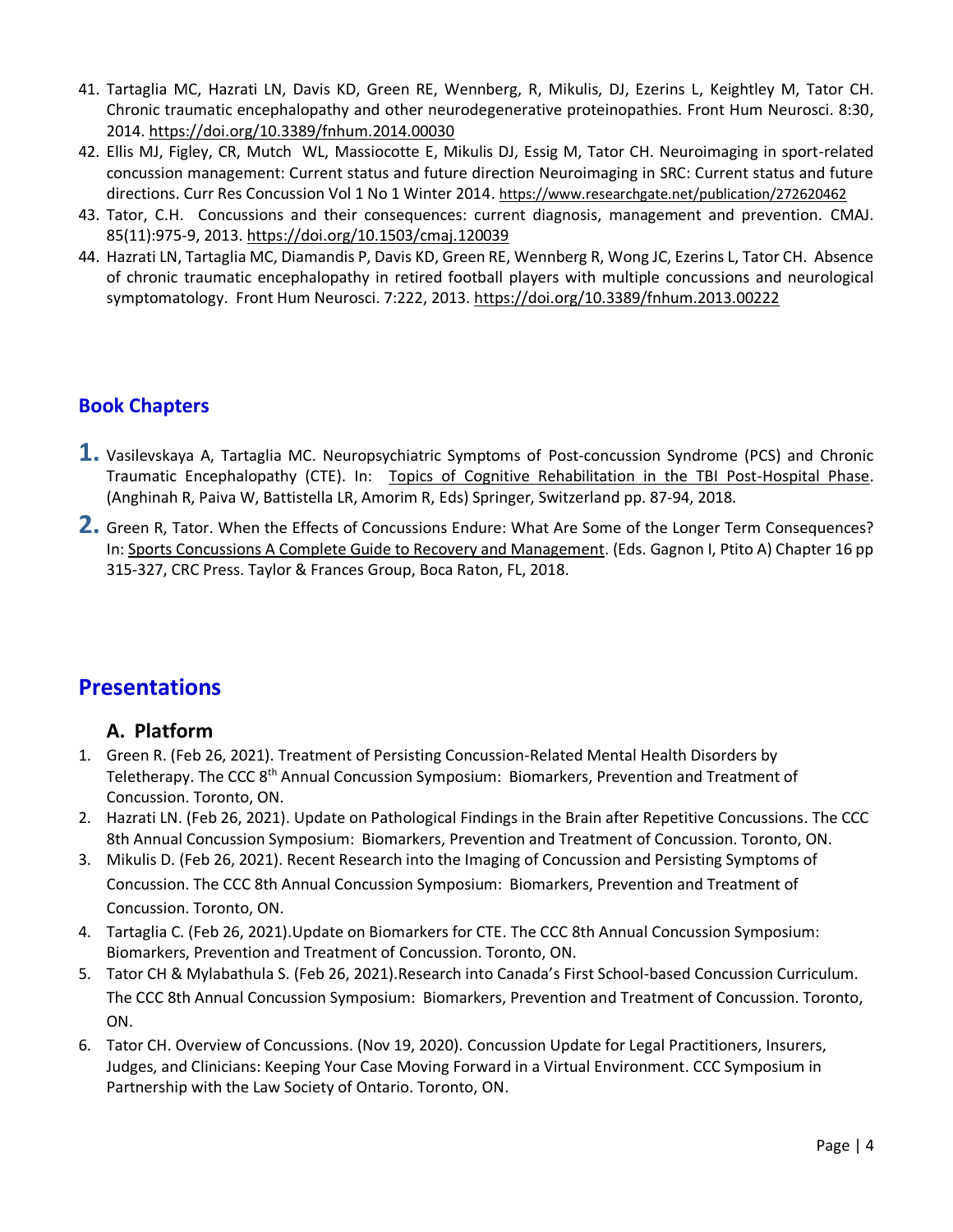- 7. Tartaglia MC, Green R. COVID-19 and Concussions. (Nov 19, 2020). Concussion Update for Legal Practitioners, Insurers, Judges, and Clinicians: Keeping Your Case Moving Forward in a Virtual Environment. CCC Symposium in Partnership with the Law Society of Ontario. Toronto, ON.
- 8. Doroszkiewicz C, Tator CH. Depression, Anxiety, and Quality of Life in Postconcussion Syndrome. (Nov 2, 2019). The CCC 7th Annual Concussion Research Symposium: Advances in Concussion research, Including Concussion in Women and Girls. Toronto, ON.
- 9. Schwab N, Hazrati LN .Cellular Senescence as the Pathophysiological Mechanism of Brain Dysfunction after Mild Traumatic Brain Injury. (Nov 2, 2019). The CCC 7th Annual Concussion Research Symposium: Advances in Concussion research, Including Concussion in Women and Girls. Toronto, ON.
- 10. Kozloski JR, Sihag S, Naze S, Taghdiri F, Tator CH, Wennberg R, Mikulis D, Green R, Colella B, Tartaglia MC. Multimodal Brain Imaging Fusion Augments Blood Biomarkers for Post-concussion Syndrome. (Nov 2, 2019). The CCC 7th Annual Concussion Research Symposium: Advances in Concussion research, Including Concussion in Women and Girls. Toronto, ON.
- 11. Mikulis D. Cerebrovascular Dysfunction after Concussion. (Nov 2, 2019). The CCC 7th Annual Concussion Research Symposium: Advances in Concussion research, Including Concussion in Women and Girls. Toronto, ON.
- 12. Vasilevskaya A, Taghdiri F, Burke CS, Tarazi A, Naeimi SA, Khodadadi M, Goswami R, Wennberg R, Mikulis D, Green R, Colella B, Davis K, Tator CH, Tartaglia MC. Resting State Functional Connectivity as a Biomarker of Longitudinal Changes in Former Athletes with Multiple Concussions. (Nov 2, 2019). The CCC 7th Annual Concussion Research Symposium: Advances in Concussion research, Including Concussion in Women and Girls. Toronto, ON.
- 13. Wennberg R, Potts A, El-Rahimy Y, Bayley M, Comper P, Zumsteg D, Shampur N, Garcia Dominguez L. Cortical Sensory Processing Deficits Measured by Magnetoencephalography after Acute Concussion. (Nov 2, 2019). The CCC 7th Annual Concussion Research Symposium: Advances in Concussion research, Including Concussion in Women and Girls. Toronto, ON.
- 14. Mylabathula S, Tator CH. Assessment of The Ministry of Education's Concussion Policy Implementation: Successes and Challenges in Ontario Schools, 2014-18. (Nov 2, 2019). The CCC 7th Annual Concussion Research Symposium: Advances in Concussion research, Including Concussion in Women and Girls. Toronto, ON.
- 15. Gumus M, Mack M, Green R, Tartaglia MC. Precision-Medicine in Post-Concussion Syndrome by Relating Subject Specific Structural-Functional Connectomes and Neuropsychological Measures. (Nov 2, 2019). The CCC 7th Annual Concussion Research Symposium: Advances in Concussion research, Including Concussion in Women and Girls. Toronto, ON.
- 16. Anssari N, Tarazi A, Gold D, Tartaglia MC. Is a measure of dual-task performance better able to screen for cognitive impairment than the MoCA?. . (Nov 2, 2019). The CCC 7th Annual Concussion Research Symposium: Advances in Concussion research, Including Concussion in Women and Girls. Toronto, ON.
- 17. Tator CH. Overview of Concussions. (Dec 6, 2018). Concussion Symposium for Lawyers, Insurers, Judges, and Clinicians. CCC Symposium in Partnership with the Law Society of Ontario. Toronto, ON.
- 18. Wennberg R. Concussions: To Whom and Where? (Dec 6, 2018). Concussion Symposium for Lawyers, Insurers, Judges, and Clinicians. CCC Symposium in Partnership with the Law Society of Ontario. Toronto, ON.
- 19. Mikulis D J, Tartaglia MC. Imaging and Biomarkers of the Concussion Spectrum of Disorders. (Dec 6, 2018). Concussion Symposium for Lawyers, Insurers, Judges, and Clinicians. CCC Symposium in Partnership with the Law Society of Ontario. Toronto, ON.
- 20. Green RE, Ruttan L. Utility and Limitations of Neuropsychological Assessments for Persisting Concussion Symptoms. (Dec 6, 2018). Concussion Symposium for Lawyers, Insurers, Judges, and Clinicians. CCC Symposium in Partnership with the Law Society of Ontario. Toronto, ON.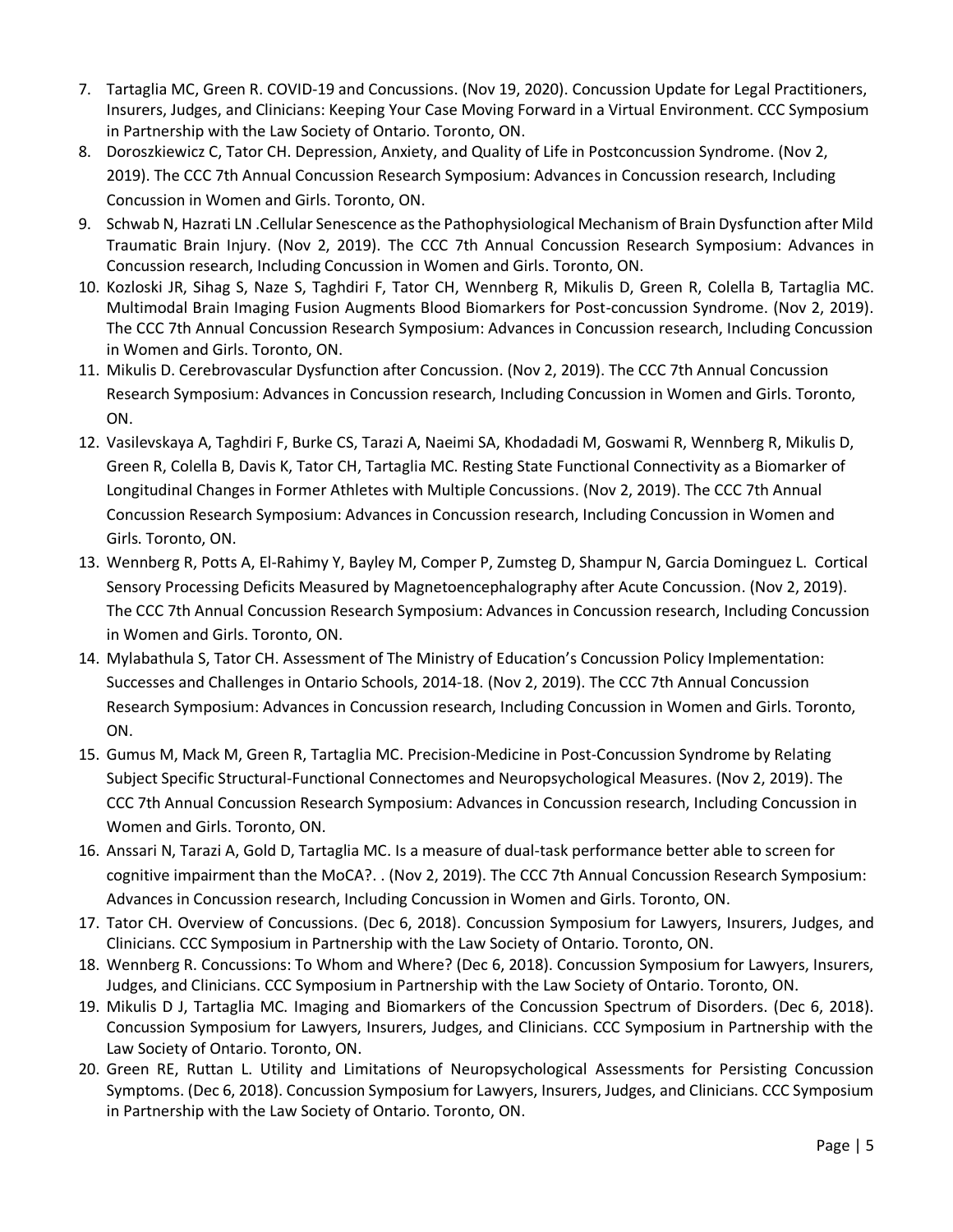- 21. Tator CH, Snaiderman A, Tartaglia MC. Treatment for the Concussion Spectrum of Disorders: Fact and Fiction. (Dec 6, 2018). Concussion Symposium for Lawyers, Insurers, Judges, and Clinicians. CCC Symposium in Partnership with the Law Society of Ontario. Toronto, ON.
- 22. Tator CH. Practice, Policies, and Guidelines for Concussion Management.(Dec 6, 2018). Concussion Symposium for Lawyers, Insurers, Judges, and Clinicians. CCC Symposium in Partnership with the Law Society of Ontario. Toronto, ON.
- 23. Hazrati, LN. The Neuropathology of Concussions and Their Consequences. (Dec 6, 2018). Concussion Symposium for Lawyers, Insurers, Judges, and Clinicians. CCC Symposium in Partnership with the Law Society of Ontario. Toronto, ON.
- 24. Boulanger E, Tator CH. (May 2018). Longitudinal Study of 834 Concussed Patients to Highlight Factors that Contribute to the Development of Postconcussion Syndrome (PCS). The CCC 6th Annual Concussion Research Symposium: Concussions: Cumulative, Persisting and Progressive Consequences. Toronto. ON.
- 25. Vasilevskaya A, Taghdiri F, Burke C, Tarazi, A, Naeimi, SA, Khodadadi M, Goswami, R, Wennberg R, Mikulis DJ, Green RE, Colella B, Davis KD, Rusjan P, Houle S, Tator CH, Tartaglia MC. (May 2018). AV1451 Positron Emission Tomography (PET) Tau as a Potential Biomarker in Professional Athletes with Possible Chronic Traumatic Encephalopathy. The CCC 6th Annual Concussion Research Symposium: Concussions: Cumulative, Persisting and Progressive Consequences. Toronto. ON.
- 26. Taghdiri F, Chung J, Multani N, Tarazi A, Naeimi SA, Khodadadi M, Wennberg R., Mikulis DJ, Green RE, Colella B, Davis KD, Tator CH, Eizenman M, Tartaglia MC. (May 2018). A Novel Visual Task as an Indicator of White Matter Integrity and Cortical Thickness in Retired Professional Athletes with Multiple Concussions. The CCC 6th Annual Concussion Research Symposium: Concussions: Cumulative, Persisting and Progressive Consequences. Toronto. ON.
- 27. Schwab N, Hazrati LN. (May 2018). Mild Traumatic Brain Injury leads to Sustained DNA Damage and Acquisition of Senescence-Associated Secretory Phenotype by Astrocytes. The CCC 6th Annual Concussion Research Symposium: Concussions: Cumulative, Persisting and Progressive Consequences. Toronto. ON.
- 28. Mylabathula S, Tator CH. (May 2018). Development of Best Practices Consensus for Concussion Policy in the School Context. The CCC 6th Annual Concussion Research Symposium: Concussions: Cumulative, Persisting and Progressive Consequences. Toronto. ON.
- 29. Budisin B, Miguel-James JL, Saverino C, Kwan D., Meusel L, Panoso M, Changoor A, Tibbles, A, Robertson A, Colella B, Tartaglia MC, Tator CH, Green RE (May 2018). Remotely Delivered Cognitive Behaviour Therapy for Treatment of Mood Disturbance in People with Persisting Symptoms of Concussion. The CCC 6th Annual Concussion Research Symposium: Concussions: Cumulative, Persisting and Progressive Consequences. Toronto. ON.
- 30. Shafi R, Crawley AP, Tartaglia MC, Tator CH, Green RE, Mikulis DJ, Colantonio A. (May 2018). Sex-Specific Alterations of the Salience and Fronto-Parietal Networks in Individuals with Post-Concussion Symptoms - Resting-State Functional Connectivity of Large- Scale Networks. The CCC 6th Annual Concussion Research Symposium: Concussions: Cumulative, Persisting and Progressive Consequences. Toronto. ON.
- 31. Taghdiri F, Multani N, Goswami R, Tarazi A, Naeimi SA, Khodadadi M, Oliva L, Levesque L, Esopenko C, Wennberg R, Mikulis DJ, Green RE, Colella B, Davis KD, Levine B, Tator CH, Tartaglia MC (May 2018). Cerebrospinal Fluid Biomarkers in Professional Athletes with Multiple Concussions. The CCC 6th Annual Concussion Research Symposium: Concussions: Cumulative, Persisting and Progressive Consequences. Toronto. ON.
- 32. Hazrati LN. (May 2018). The Spectrum of Neuropathological Changes in Athletes with History of Repeated Concussions: Are We Chasing the Wrong Lesion? - The CCC 6th Annual Concussion Research Symposium: Concussions: Cumulative, Persisting and Progressive Consequences. Toronto, ON.
- 33. Tartaglia MC. In search of biomarkers for chronic traumatic encephalopathy. March 2018 Rotman Research Institute Conference - Traumatic Brain Injury and Concussion. Toronto, ON.
- 34. Tator CH. (Sept 2017) Treatment of Postconcussion Syndrome in Women and Girls. The CCC First Concussion in Women and Girl Symposium, Toronto, ON.
- 35. Mylabathula S, Mylabathula S. (Sept 2017). Concussion Policy and KT: Considerations for Women and Girls. The CCC First Concussion in Women and Girls Symposium. Toronto, ON.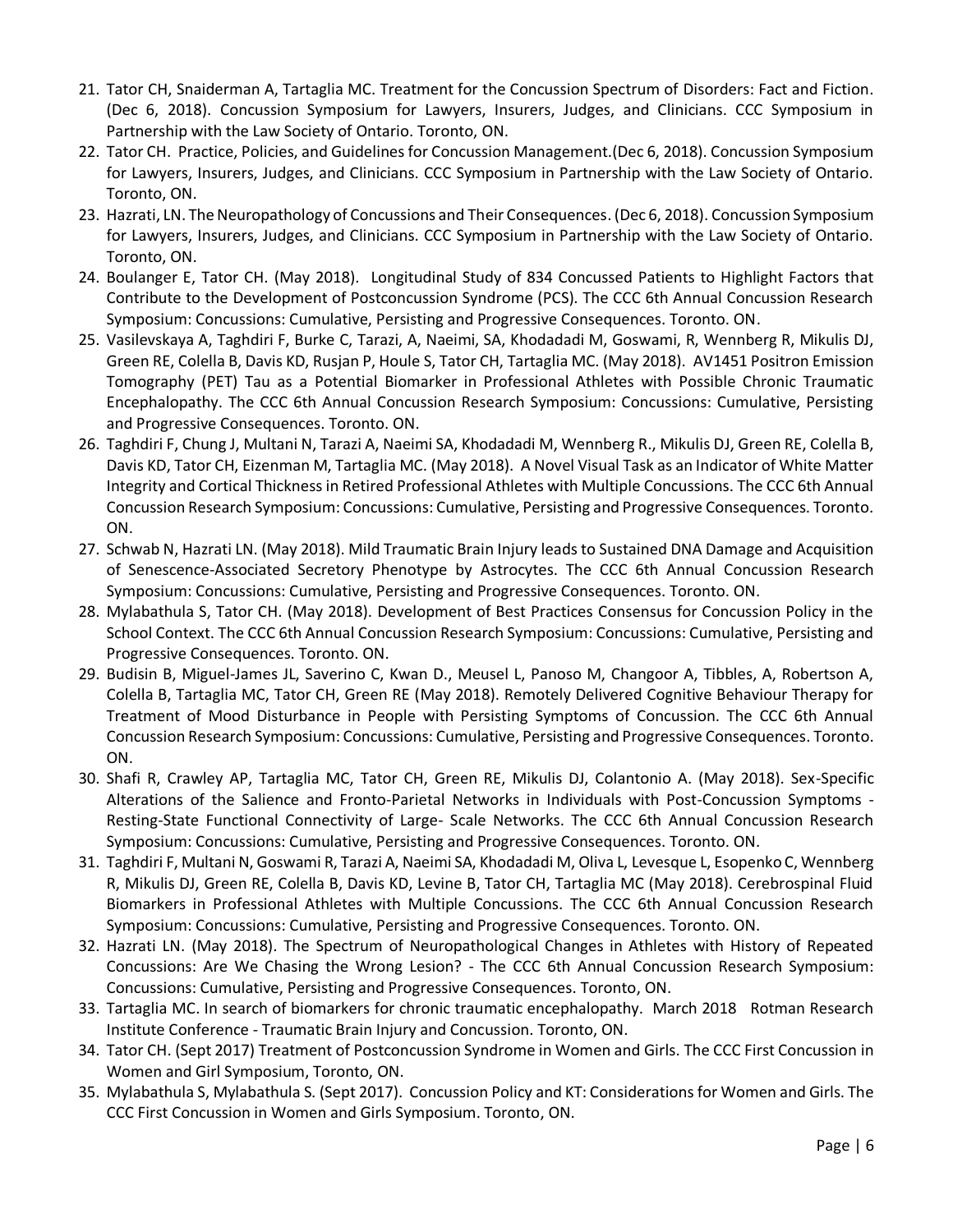- 36. Varriano BM, Tartaglia MC. (Sept 2017). How does age, gender and mechanism of injury interact in concussion patients. The CCC First Concussion in Women and Girls Symposium. Toronto. ON.
- 37. Colantonio A. (Sept 2017). Sex, Gender and Concussions in Vulnerable Populations. The CCC First Concussion in Women and Girls Symposium. Toronto, ON.
- 38. Taghdiri F, Chung J, Irwin S, Multani N, Tarazi A, Ebraheem A, Khodadadi M, Goswami, R., Wennberg R, Davis K, Mikulis D, Green R, Tator C, Eizenman M, Tartaglia MC. (April 2017) Oculomotor Function and White Matter Integrity in Patients with Post-Concussion Syndrome. The American Academy of Neurology 69th Annual Meeting, Boston, MA.
- 39. Mikulis DJ (April 2017). Neurovascular Consequences of Traumatic Brain Injury. Traumatic Brain Imaging: Whom, How, When. Course of the 2017 ISMRM Annual Meeting in Honolulu, Hawaii.
- 40. Wiseman-Hakes C, Tartaglia MC, Hussein MW, Tator CH, Sharma B, Green RE. (April 2017). Sleep in Retired Professional Athletes with History of Multiple Concussions. Conference symposium presentation: Sleep in Elite Athletes: Current Research and Clinical Insights: at Canadian Sleep Society, Calgary Alta.
- 41. Green RE, Terpstra A, Colella B, Tartaglia MC, Tator CH. (Jan 2017). Neuropsychiatric and Cognitive Treatment Targets in Retired CFL Players. The CCC Fifth Annual Symposium: Research on the Concussion. Spectrum of Disorders Toronto, ON.
- 42. Colantonio A. (Jan 2017). Integrating Sex and Gender in Concussion Research for Better Science and Practice. The CCC Fifth Annual Symposium: Research on the Concussion. Spectrum of Disorders Toronto, ON.
- 43. Taghdiri F, Chung J, Irwin S, Multani N, Tarazi A, Ebraheem A, Khodadadi M, Goswami R, Wennberg R, Davis KD, Mikulis DJ., Green RE, Tator CH, Eizenman M, Tartaglia, MC. (Jan 2017). Self-Paced Saccadic Eye Movements and White Matter Integrity in Patients with Post-Concussion Syndrome. The CCC Fifth Annual Symposium: Research on the Concussion. Spectrum of Disorders. Toronto, ON.
- 44. Burke C, Rusjan P, Misquitta K, Tarazi A, Hussain MW, Al-Atwi M, Houle S, Wilson A, Khodadadi M, Green RE, Collela B, Tator CH, Tartaglia MC (Jan 2017). Tau PET Imaging in Retired Canadian Football League Players Using [18F] AV-1451. The CCC Fifth Annual Symposium: Research on the Concussion. Spectrum of Disorders. Toronto, ON.
- 45. Hazrati LN. (Jan 2017) Chronic Traumatic Encephalopathy-Like Neuropathological Findings without History of Trauma. The CCC Fifth Annual Symposium: Research on the Concussion. Spectrum of Disorders Toronto, ON.
- 46. Taghdiri F, Chung J, Irwin S, Multani N, Tarazi A, Ebraheem A, Khodadadi M, Goswami R, Wennberg R, Davis KD, Mikulis, DJ, Green RE, Tator CH, Eizenman M, Tartaglia MC. (Jan 2017). Self-Paced Saccadic Eye Movements and White Matter Integrity in Patients with Post-Concussion Syndrome. The CCC Fifth Annual Symposium: Research on the Concussion. Spectrum of Disorders. Toronto, ON.
- 47. Burke CH, Rusjan P, Misquitta K, Tarazi A, Hussain MW, Atwi MK, Houle S, Wilson A, Khodadadi M, Green RE, Collela B, Tator CH, Tartaglia MC. (Jan 2017). Tau PET Imaging in Retired Canadian Football League Players Using [18F] AV-1451. The CCC Fifth Annual Symposium: Research on the Concussion. Spectrum of Disorders. Toronto, ON.
- 48. Hazrati LN. (Jan 2017).Chronic Traumatic Encephalopathy-Like Neuropathological Findings without a History of Trauma. The CCC Fifth Annual Symposium: Research on the Concussion. Spectrum of Disorders. Toronto, ON.
- 49. Hazrati LN. (2016) Uncovering the Neurochemistry of Chronic Traumatic Encephalopathy (CTE). Provincial-Wide Behavioural Neurology Rounds – Baycrest- Toronto, Ontario. (February 2016) - Invited speaker
- 50. Hazrati LN. (2016) An update on chronic traumatic encephalopathy. 2nd University of Ottawa Forensic conference. Ottawa, ON - Invited speaker
- 51. Hazrati LN. Invited speaker (2016) Tackling concussion beyond Hollywood. Hospital for Sick Children. Pediatric Neurology ground Rounds. Toronto, ON.
- 52. Hazrati LN. Invited speaker (2016) Tackling concussion beyond Hollywood. University of Minnesota Pathology ground Rounds. Minnesota, Minneapolis, USA.
- 53. Hazrati LN. Invited speaker (2016) Neuropathology of concussion. University of Toronto Neuropathology residency training program, Academic half day.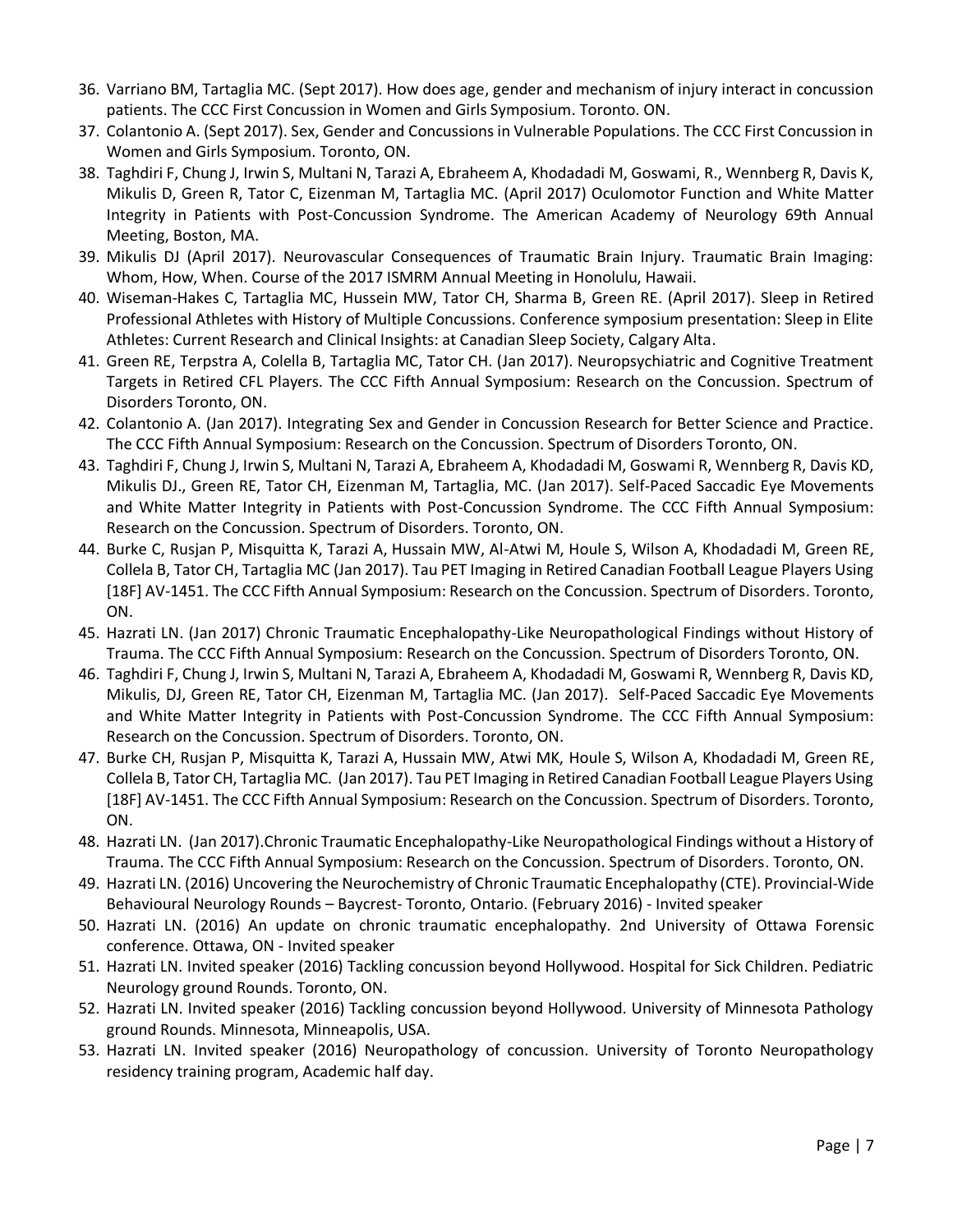- 54. Tarazi A, Ebraheem A, Khodadadi M, Tator CH, Wennberg R, Tartaglia MC. (2016, Jan). Motor Deficits in Former CFL Players with Multiple Concussions. The CCC Fourth Annual Symposium: Research on the Concussion. Spectrum of Disorders. Toronto, ON.
- 55. Terpstra A, Colella B. Green RE, (2016.Jan). Characterizing Retired CFL Players with a History of Multiple Concussions: An Update. The CCC Fourth Annual Symposium: Research on the Concussion. Spectrum of Disorders. Toronto, ON.
- 56. Misquitta K, Chung J, Eizenman M , Ebraheem A , Tarazi A , Multani N, Khodadadi M, Goswami R, Wennberg R, Tator CH, Green RE, Colella B, Mikulis DJ, Tartaglia MC. (2016. Jan). Regional Brain Volumes Correlate with Behavioural Symptoms in Individuals with Post-Concussion Syndrome. The CCC Fourth Annual Symposium: Research on the Concussion. Spectrum of Disorders. Toronto, ON.
- 57. Mikulis DJ, Dufort P, Crawley A.P, Tator CH. (2016, Jan). How often are Abnormalities Detected on Conventional MR Imaging in Patients with the Clinical Diagnosis of Concussion? The CCC Fourth Annual Symposium: Research on the Concussion. Spectrum of Disorders. Toronto, ON.
- 58. Wennberg R, El-Rahimy Y, Shampur N, Dominguez, LG (2016, Jan). MEG in the Diagnosis and Prognosis of Concussion. The CCC Fourth Annual Symposium: Research on the Concussion. Spectrum of Disorders. Toronto, ON.
- 59. Tator, C.H. (Jan 2016). Canadian Concussion Centre: Progress Report. The CCC Fourth Annual Symposium: Research on the Concussion. Spectrum of Disorders. Toronto, ON.
- 60. Hazrati, LN (Jan 2016) Let's Chat Deeply about Hockey: Uncovering the Neurochemistry of CTE. The CCC Fourth Annual Symposium: Research on the Concussion. Spectrum of Disorders. Toronto, ON.
- 61. Dufort, P. (Jan 2016) Application of Deep Learning to the Detection of White Matter Damage in Diffusion Weighted Imaging of Concussion Patients. The CCC Fourth Annual Symposium: Research on the Concussion. Spectrum of Disorders Toronto, ON.
- 62. Saverino C, Colella B, Ruttan L, Lombardi S, Miguel-James L, Meusel L-A, Green RE (Jan 2016). Developing interventions to mitigate symptoms and prevent deterioration in retired CFL players. The CCC Fourth Annual Symposium: Research on the Concussion. Spectrum of Disorders. Toronto, ON.
- 63. Davis KD. (Sep 2015) Multiple Concussions in Professional Athletes: Brain Imaging and Behavioral Findings. A brave New World 2015 Conference. Toronto, ON.
- 64. Lombardi S, Saverino C. (Apr 2015). Multiple concussions in professional athletes: Characterization of symptoms and benefits of intervention. Psychology Rounds, Baycrest Geriatric Centre, Toronto, ON.
- 65. Wennberg R, Hiploylee C, Tator CH. Concussions, Convulsions, Seizures and Epilepsy: Are There Any Connections. Health Network-Canadian Sports Concussion Project. Third Annual Symposium: Research on the Concussion Spectrum of Disorders. Toronto, ON.
- 66. Terpstra A, Green RE. (Jan 2015) Cognitive and Neuropsychiatric Characterization of Retired Professional Football Players with a History of Multiple Concussions. Health Network-Canadian Sports Concussion Project. Third Annual Symposium: Research on the Concussion Spectrum of Disorders. Toronto, ON.
- 67. Tator CH, Davis H (Jan 2015) Clinical Features of Postconcussion Syndrome. University Health Network-Canadian Sports Concussion Project. Third Annual Symposium: Research on the Concussion Spectrum of Disorders. Toronto, ON.
- 68. Multani N, Tartaglia MC. (Jan 2015) White Matter Changes in Retired Football Players with Multiple Concussions. University Health Network-Canadian Sports Concussion Project. Third Annual Symposium: Research on the Concussion Spectrum of Disorders. Toronto, ON.
- 69. Mikulis DJ (Jan 2015) The Challenges of Imaging a Concussion. University Health Network-Canadian Sports Concussion Project. Third Annual Symposium: Research on the Concussion Spectrum of Disorders. Toronto, ON.
- 70. Hiploylee C, Dufort P, Davis H, Tator CH. (Jan 2015) Recovery from Post-Concussion Syndrome. 2015 Traumatic Brain Injury Conference. Toronto, ON.
- 71. Hiploylee C, Wennberg R, Tator CH. (Jan 2015) Financial Implications of Career-Ending Concussions and Postconcussion Syndrome in the Professional Hockey Player. University Health Network-Canadian Sports Concussion Project. Third Annual Symposium: Research on the Concussion Spectrum of Disorders. Toronto, ON.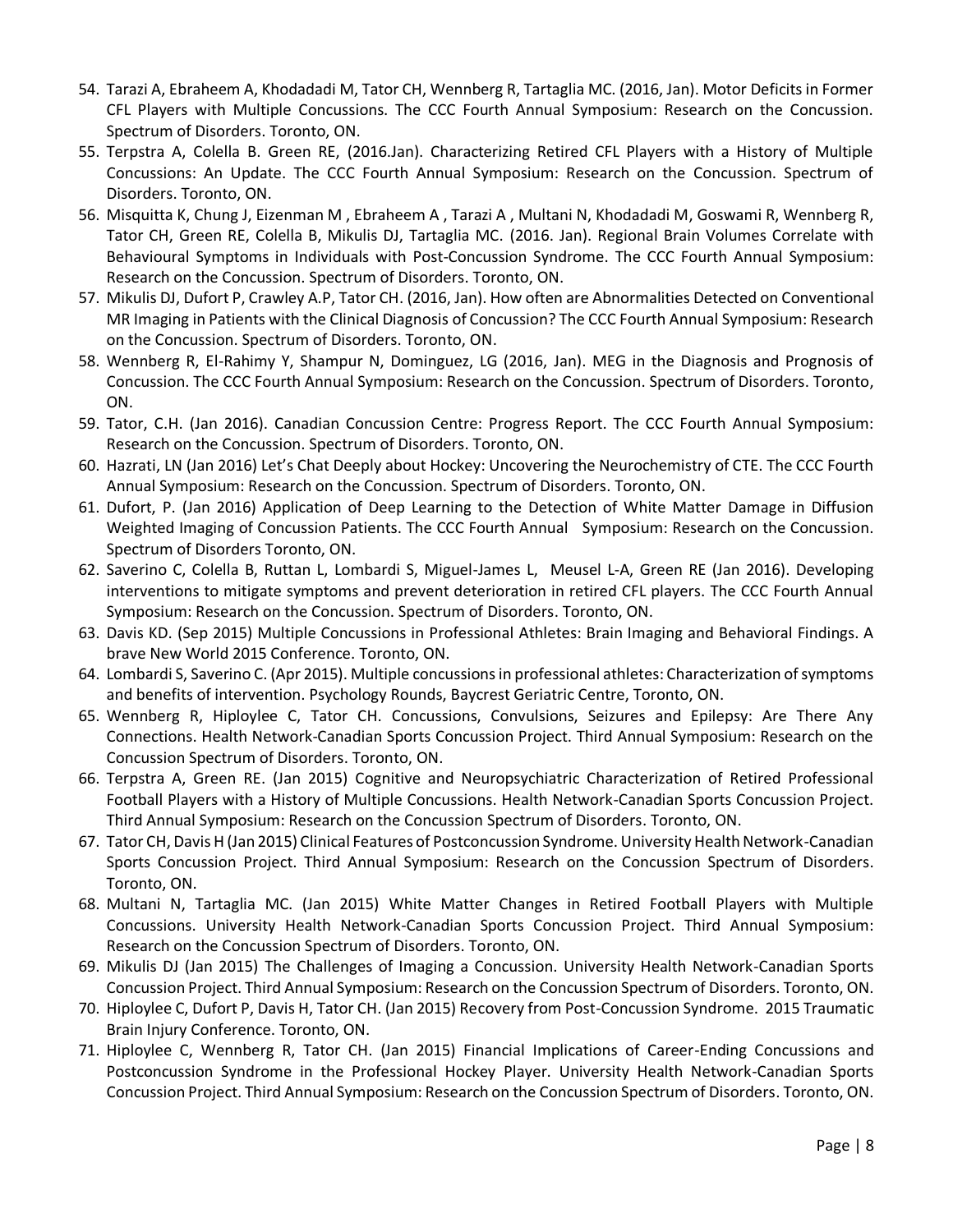- 72. Hiploylee C, Dufort P, Davis H, Tator CH. (Jan 2015) Follow-up Study of Recovery from Postconcussion Syndrome. University Health Network-Canadian Sports Concussion Project. Third Annual Symposium: Research on the Concussion Spectrum of Disorders. Toronto, ON.
- 73. Hazrati LN (Jan 2015) Neuropathology of Concussion-Update. University Health Network-Canadian Sports Concussion Project. Third Annual Symposium: Research on the Concussion Spectrum of Disorders. Toronto, Ontario.
- 74. Green RE, Ruttan L, Lombardi S, Colella B, Meusel, L, Miguel-James L. (Jan 2015) Treating the consequences of Multiple Concussions in Retired Professional Athletes. University Health Network-Canadian Sports Concussion Project. Third Annual Symposium: Research on the Concussion Spectrum of Disorders. Toronto, ON.
- 75. Dufort P. (Jan 2015). Concussion and White Matter Damage: Insights from Machine Learning and Other Advanced Analyses. University Health Network-Canadian Sports Concussion Project. Third Annual Symposium: Research on the Concussion Spectrum of Disorders. Toronto, ON.
- 76. Davis KD, Dufort P (Jan 2015) Applying Machine Learning Classifiers to Discriminate Concussed Athletes From Non-Concussed Subjects Based on Diffusion Tensor Imaging. University Health Network-Canadian Sports Concussion Project. Third Annual Symposium: Research on the Concussion Spectrum of Disorders. Toronto, ON.
- 77. Ebraheem A, Colella B, Green, RE, Goswami R, Tator, CH, Tartaglia MC. (Jan 2015) Investigating the Role of Vascular Disease and White Matter Hyperintensities on MRI in Former Canadian Football Players. University Health Network-Canadian Sports Concussion Project. Third Annual Symposium: Research on the Concussion Spectrum of Disorders. Toronto, ON.
- 78. Wennberg R. (Jan 2014). The MEG Project Plans. University Health Network-Canadian Sports Concussion Project .2nd Annual Symposium: Research on the Concussion Spectrum of Disorders. Toronto, ON.
- 79. Seyone CH (Jan 2014) Psychiatric Aspects of the Concussion Syndromes. University Health Network-Canadian Sports Concussion Project. 2nd Annual Symposium: Research on the Concussion Spectrum of Disorders. Toronto, ON.
- 80. Tator CH, Davis H. (Jan 2014) Postconcussion Syndrome in Athletes. University Health Network-Canadian Sports Concussion Project. 2nd Annual Symposium: Research on the Concussion Spectrum of Disorders. Toronto, ON.
- 81. Tartaglia, M.C. (Jan 2014). Initial Clinical Neurological Findings from the CFL study. University Health Network, Canadian Sports Concussion Project. 2nd Annual Symposium: Research on the Concussion Spectrum of Disorders. Toronto, ON.
- 82. Murphy K (Jan 2014). PET scanning for CTE. University Health Network Canadian Sports Concussion Project. 2nd Annual Symposium: Research on the Concussion Spectrum of Disorders. Toronto, ON.
- 83. Mikulis DJ, Dufort P. (Jan 2014) Initial MRI Findings from OBI and TWH Studies. University Health Network-Canadian Sports Concussion Project. 2nd Annual Symposium: Research on the Concussion Spectrum of Disorders. Toronto, ON.
- 84. Hazrati, LZ. (Jan 2014) The Presence/ Absence of CTE at Autopsy. University Health Network Canadian Sports Concussion Project. 2nd Annual Symposium: Research on the Concussion Spectrum of Disorders, Toronto, ON.
- 85. Green, R.E. (Jan 2014) Initial Neuropsychological Findings in the Canadian Football League Study. University Health Network-Canadian Sports Concussion Project .2nd Annual Symposium: Research on the Concussion Spectrum of Disorders, Toronto, ON.
- 86. Ezerins L. (Jan 2014). The Importance of Concussion Studies of CFL Retired Players. University Health Network Canadian Sports Concussion Project. 2nd Annual Symposium: Research on the Concussion Spectrum of Disorders. Toronto, ON.
- 87. Davis KD, Goswami R (Jan 2014) Initial MRI Finding from the CFL Study. University Health Network Canadian Sports Concussion Project. 2nd Annual Symposium: Research on the Concussion Spectrum of Disorders. Toronto, ON.
- 88. Tator, C.H. (Nov 2012) Clinical Manifestation of Concussion. University Health Network-Canadian Sports Concussion Project. First Annual Symposium: Concussion and CTE Latest Research Developments. Toronto, ON.
- 89. Tartaglia MC (Nov 2012) Clinical Manifestation on CTE. University Health Network-Canadian Sports Concussion Project. First Annual Symposium: Concussion and CTE Latest Research Developments. Toronto, ON.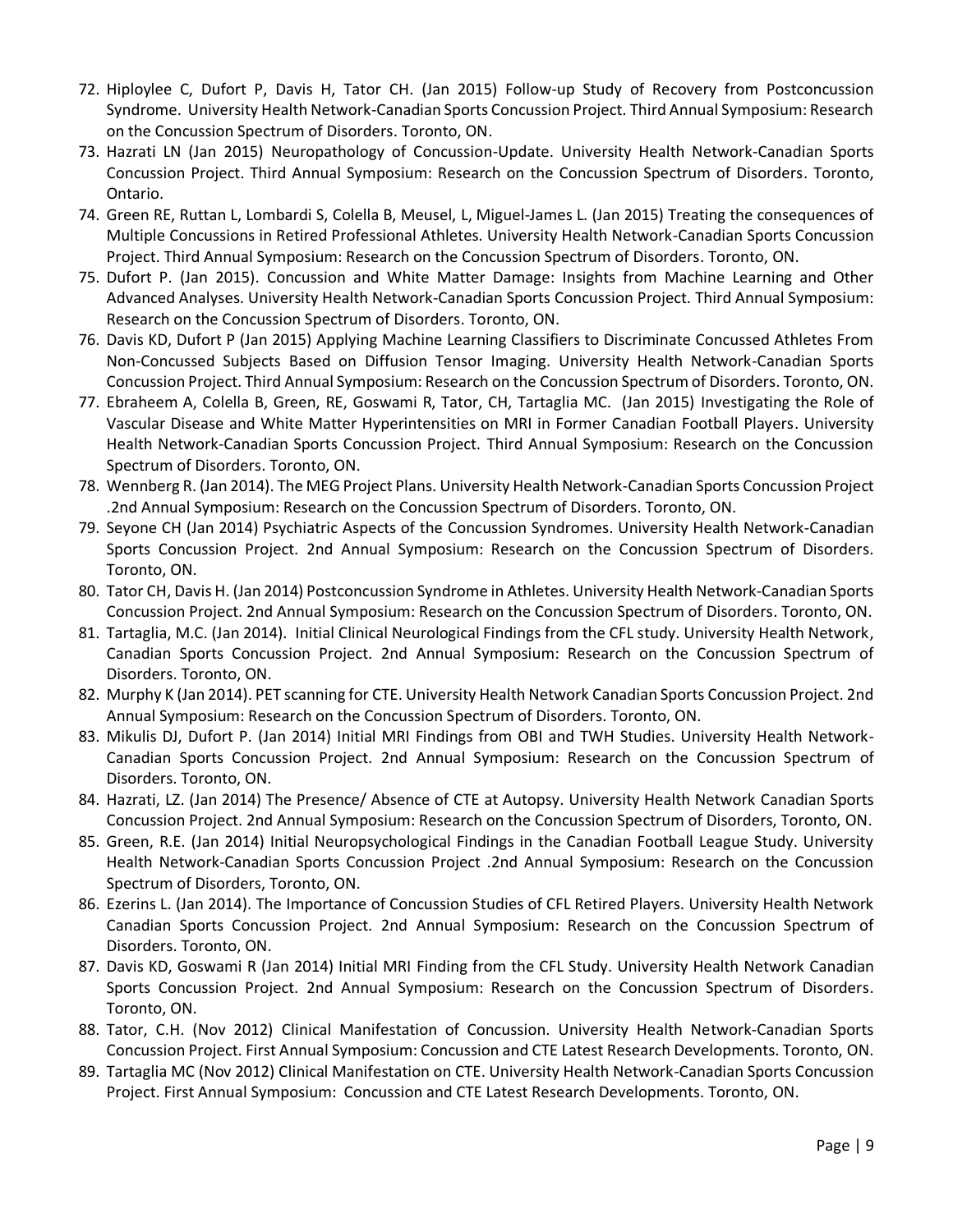- 90. Mikulis DJ. (Nov 2012) Imaging of CTE. Canadian Sports Concussion Project. First Annual Symposium: Concussion and CTE Latest Research Developments. Toronto, ON.
- 91. Keightley, M. (Nov 2012) Concussion in Children and Youth. University Health Network-Canadian Sports Concussion Project. First Annual Symposium: Concussion and CTE Latest Research Developments. Toronto, ON.
- 92. Hazrati LN. (Nov 2012) Neuropathological Manifestation of CTE. Canadian Sports Concussion Project. First Annual Symposium: Concussion and CTE Latest Research Developments. Toronto, ON.
- 93. Green RE. (Nov 2012) Neuropsychological Testing of CTE. University Health Network-Canadian Sports Concussion Project. First Annual Symposium: Concussion and CTE Latest Research Developments. Toronto, ON.
- 94. Davis KD (Nov 2012) Imaging of Concussion. University Health Network-Canadian Sports Concussion Project. First Annual Symposium: Concussion and CTE Latest Research Developments. Toronto ON.

#### **B. Poster Presentations**

- 1. Moore C, Baharikhoob P, Khodadadi M, Tator CH. Bicycling-Related Concussions Leading to Postconcussion Syndrome in Adults. (Nov 2, 2019). The CCC 7th Annual Concussion Research Symposium: Advances in Concussion research, Including Concussion in Women and Girls. Toronto, ON.
- 2. Blanchet V, Moore C, Prentice E, Tator CH. Body Checking in Youth Ice Hockey as a Mechanism of Concussion and Post-Concussion Syndrome. (Nov 2, 2019). The CCC 7th Annual Concussion Research Symposium: Advances in Concussion research, Including Concussion in Women and Girls. Toronto, ON.
- 3. Santos A, Walsh H, Anssari N, Ferreira I, Tartaglia MC. Post-Concussion Syndrome and Sleep Abnormalities: A Retrospective Study. (Nov 2, 2019). The CCC 7th Annual Concussion Research Symposium: Advances in Concussion research, Including Concussion in Women and Girls. Toronto, ON.
- 4. Shafi R, Poublanc J, Wang R, kneepkens S, Venkatraghavan L, Crawley AP, Sobczyk O, Mcketton L, Tator CH, Duffin J, Mutch A, Fisher J, Mikulis DJ. Supernormal Cerebrovascular Reactivity Following Acute Concussion. . (Nov 2, 2019). The CCC 7th Annual Concussion Research Symposium: Advances in Concussion research, Including Concussion in Women and Girls. Toronto, ON.
- 5. Mansur A, Hauer, TM, Hussain M, Al-atwi MK, Tarazi A, Khodadadi M, Ross C, Harding C, Tator CH. (July 2017) The Feasibility of Non-LCD Screen Technology as a Computer-Interface for Patients with Postconcussion Syndrome Including Computer Intolerance: a Pilot Study. Sports Concussion Conference. Jacksonville, FL.
- 6. Wennberg R, El-Rahimy Y, Shampur N, Dominguez, LG. (2016) Post-concussion abnormalities in the M60 somatosensory evoked field recorded by magnetoencephalography. Berlin, Germany.
- 7. Mylabathula S, Tator CH (Jan 2017). A Preliminary View of Current Concussion Policy in Ontario School Boards. The CCC Fourth Annual Symposium: Research on the Concussion. Spectrum of Disorders. Toronto, ON.
- 8. Hazrati LN (June 2016) Inflammatory pathways in CTE an animal model. Laurence E. Becker Symposium.
- 9. Taghdiri F, Irwin, S, Multani N, Tarazi, A, Ebraheem A, Chung J, Khodadadi M, Goswami R, Wennberg R, Green RE, Mikulis D, Tator CH, Eizenman M, Tartaglia MC. Eye movement and white matter integrity in patients with post-concussion syndrome. 5th international consensus conference on concussion in sport" Berlin, Germany, October 2016.
- 10. Misquitta K, Dadar M, Tarazi A, Ebraheem A, Multani N, Khodadadi M, Goswami R, Wennberg R, Tator CH, Green RE, Colella B, Davis D, Mikulis D, Crawley A, Collins DL, Tartaglia MC. (July 2016) Reduction in hippocampal volume is associated with age and memory deficits in retired professional football players, AAIC Conference, Toronto, ON.
- 11. Taghdiri F, Irwin S, Multani N, Eizenman M, Tarazi A, Ebraheem A, Chung J, Khodadadi M, Goswami R, Wennberg R, Green RE, Mikulis D, Tator CH, Tartaglia MC (June 2016) Eye movement assessment and diffusion tensor imaging in patients with post- concussion syndrome, The Canadian Neurological Science Federation (CNSF) Conference, Quebec City, Quebec.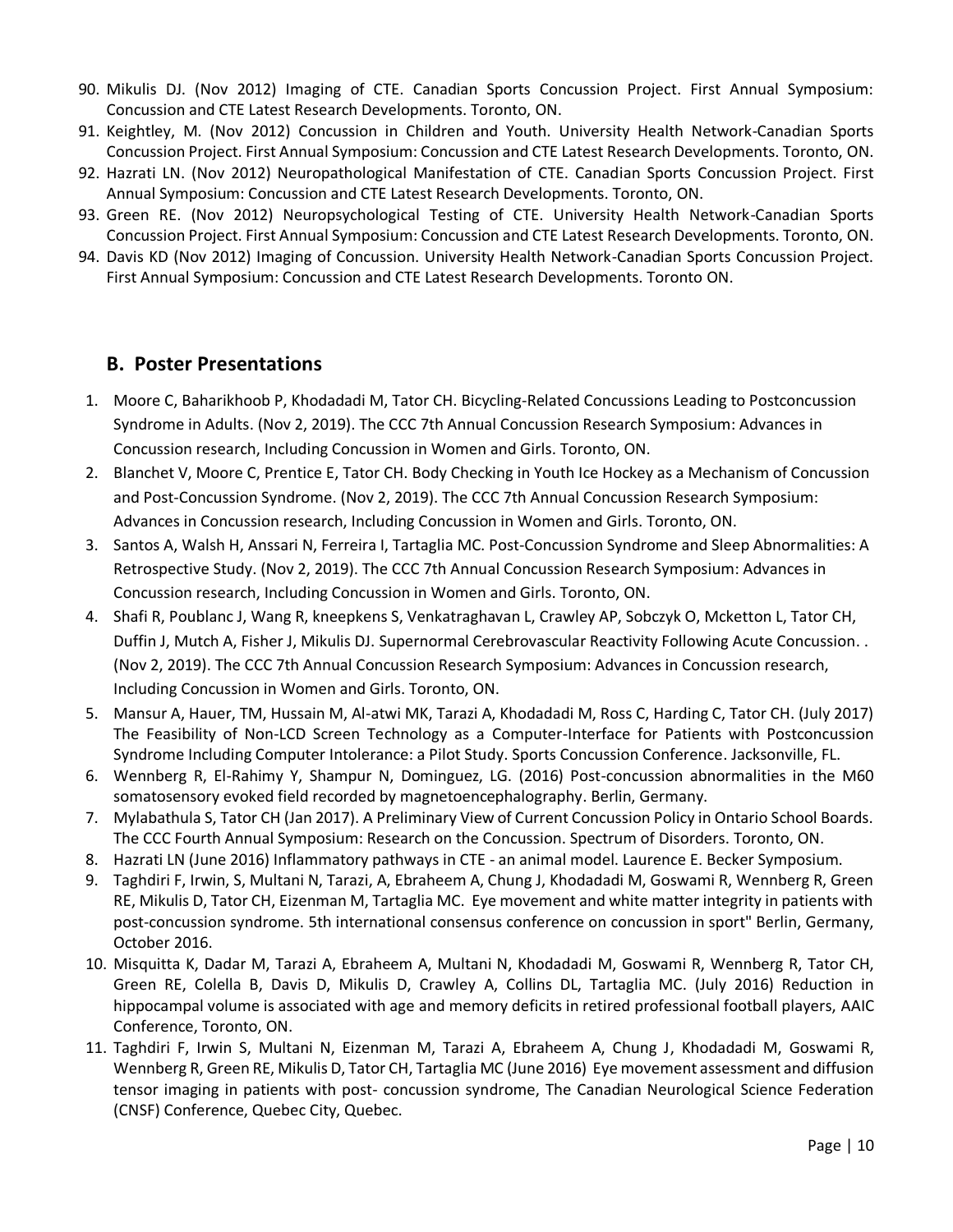- 12. Taghdiri F, Irwin SL, Multani N, Eizenman M, Tarazi A, Ebraheem A, Chung J, Khodadadi M, Goswami R, Wennberg R, Green R, Mikulis D, Tator CH, Tartaglia MC. (2016) Eye Movement assessment and Diffusion Tensor Imaging in patients with Post-Concussion Syndrome. The Hospital for Sick Children Pediatric Research Day, Toronto, ON.
- 13. Burke C, Tarazi A, Rusjan P, Misquitta KS, Houle, S, Wilson A, Khodadadi M, Green RE, Collela, B, Multani M, Tator CH, Tartaglia MC. (Jan 2016) Using [18F] T807 PET to image tau in former Canadian Football League players. The CCC Fourth Annual Symposium: Research on the Concussion Spectrum of Disorders. Toronto, ON.
- 14. Varriano B, Tator CH, Tarazi A, Ebraheem A, Tartaglia MC. (Jan 2016) The impact of age and gender on mechanism of concussion: a retrospective cohort study. The CCC Fourth Annual Symposium: Research on the Concussion Spectrum of Disorders. Toronto, ON.
- 15. Ozzoude M, Misquitta K, Faubert J, Ebraheem A, Tarazi A, Multani N, Khodadadi M, Goswami R, Wennberg R, Tator CH, Green RE, Colella B, Mikulis D, Tartaglia MC. (Jan 2016) Neuroanatomical Correlates of Visual Working Memory and Visual Attention as Measured by Perceptual-Cognitive Task in Post-Concussion Syndrome. The CCC Fourth Annual Symposium: Research on the Concussion Spectrum of Disorders. Toronto, ON.
- 16. Mylabathula S, Tator CH. (Jan 2016) An Examination of Policy Addressing Student Concussion in the Context of Best Practices for Prevention, Recognition, and Management of Concussions. The CCC Fourth Annual Symposium: Research on the Concussion Spectrum of Disorders. Toronto, ON.
- 17. Mansur A, Hauer T, Tator CH. (Jan 2016) The feasibility of non-LCD screen technology as a computer-interface for patients with postconcussion syndrome: a pilot study. The CCC Fourth Annual Symposium: Research on the Concussion Spectrum of Disorders. Toronto, ON.
- 18. Gasser A, Haggart A, Tator CH. (Jan 2016) Does the Mechanism of Injury Affect Symptom Prevalence in Postconcussion Syndrome Patients? The CCC Fourth Annual Symposium: Research on the Concussion Spectrum of Disorders. Toronto ON.
- 19. Shafi R, Crawley AP, Tartaglia MC, Tator CH, Colantonio A, Mikulis DJ. (Jan 2016) Resting-State Functional Connectivity In Adults With Post-Concussion Symptoms Compared to Non-Concussion Controls: Preliminary Findings. The CCC Fourth Annual Symposium: Research on the Concussion Spectrum of Disorders. Toronto, ON.
- 20. Gao AF, Karimi S, Hazrati LN. (June 2015) P2X7receptors in a murine model of mild traumatic brain Injury, American Association of Neuropathologists Denver, Colorado.
- 21. Gao AF, Karimi S, Hazrati LN. (June 2015) A Case of Chronic Traumatic Encephalomyelopathy Without Trauma, ANNP Meeting, Denver, Colorado.
- 22. Gao AF, Karimi S, Hazrati LN. (June 2015) The role of ATP and P2RX7 in the development of chronic traumatic encephalopathy, ANNP Meeting, Denver, Colorado.
- 23. Hiploylee C, Dufort P, Davis H, Tator CH. (Jan 2015). Recovery from Post-Concussion Syndrome. 3rd Annual Symposium: Research on the Concussion Spectrum of Disorders. Toronto, ON.
- 24. Hiploylee C, Dufort P, Davis H, Tator CJ. (Jan 2015). Recovery from Post-Concussion Syndrome. 2015 Traumatic Brain Injury Conference. Toronto, ON.
- 25. Hiploylee C, Dufort P, Davis H, Tator CH. (Feb 2015) Recovery from Postconcussion Syndrome. Annual Meeting of the International Neuropsychological Society in Denver, Colorado.
- 26. Tator CH, Davis H. (June 2014) Post-Concussion Syndrome is a Major Problem for many Athletes. Canadian Academy of Sport and Exercise Medicine. Quebec City, Quebec.
- 27. Lombardi S, Hazrati LN, Colella B, Davis KD, Green RE, Tator CH, Wennberg R. (Jan 2014) Multiple concussions and Chronic Traumatic Encephalopathy: Critical questions to be answered. Toronto Rehabilitation Institute's 2014 Traumatic Brain Injury Annual Conference, Toronto, ON.
- 28. Lombardi S, Colella B, Ruttan L, Meusel L-A, Miguel-James L, Tator CH, Green RE. (Dec 2015) Offsetting the Enduring Symptoms of TBI: Face-to-Face and Internet-Based Group Therapies. Toronto Rehab Research Day, Toronto Rehabilitation Institute, Toronto, ON.
- 29. Irwin S, Eizenman M, Ebraheem A, Chung J, Multani N, Khodadadi M, Goswami R, Wennberg R, Tator CH, Green RE, Mikulis, DJ, Tartaglia MC. (July 2014) Alteration in Superior Longitudinal Fasciculus integrity correlates with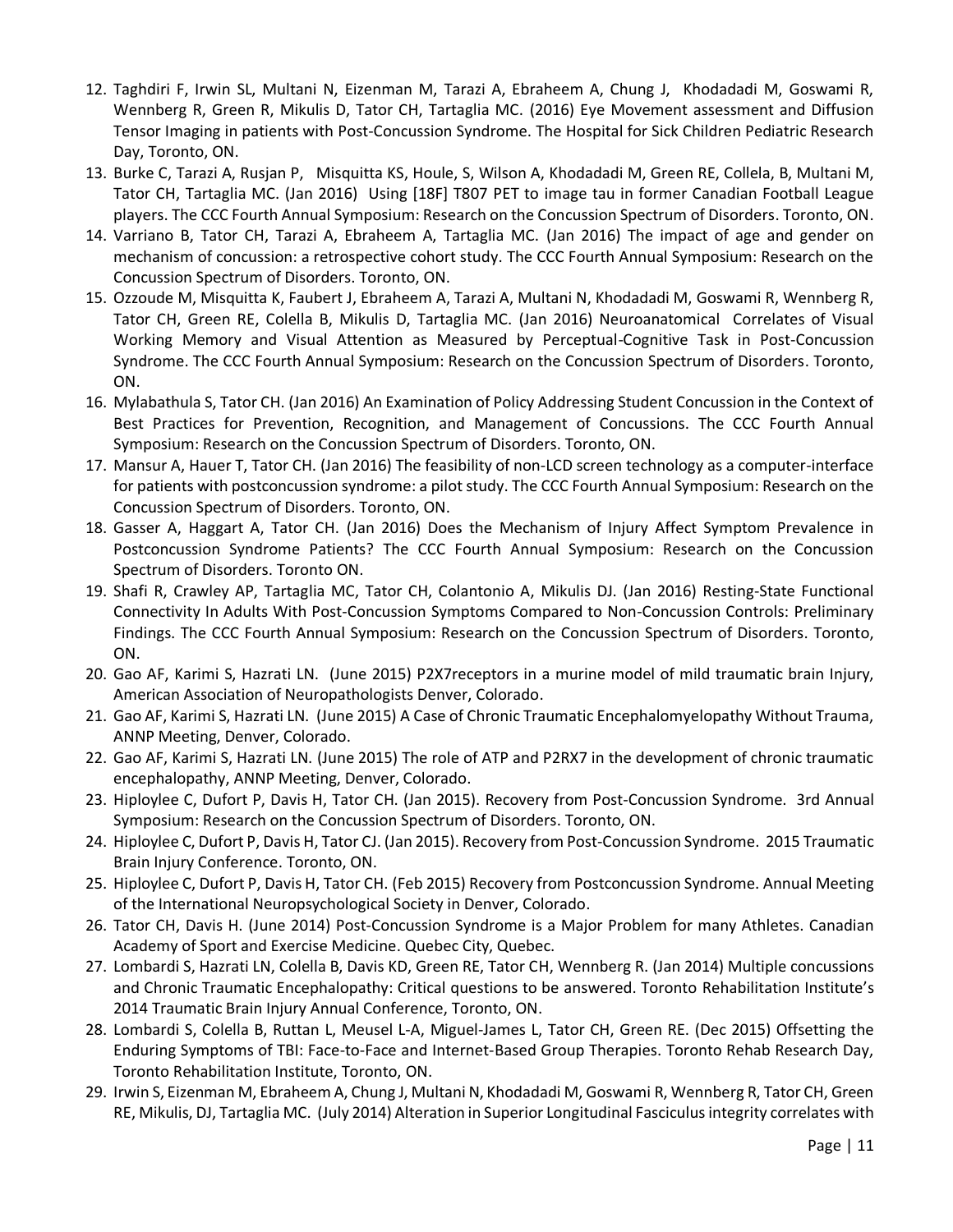Neuropsychiatric functioning in those with Post Concussive Syndrome. American Academy of Neurology: The Sports Concussion Conference, Chicago, IL.

- 30. Goswami R, Tartaglia MC, Green RE, Tator CH, Wennberg R, Hazrati LN. (March 2014) Altered structural organization of the uncinate fasciculus and impulsive behavior correlates in retired professional athletes with a history of concussions. Tenth World Congress on Brain Injury in San Francisco, CA.
- 31. Dufort P, Goswami R, Tartaglia MC, Green RE, Crawley A, Tator CH. Wennberg R, Mikulis DJ, Keightley M, Davis KD. (Nov 2014) Machine learning classifiers discriminate concussed athletes from non-concussed subjects based on diffusion tensor imaging metrics of the uncinate fasciculus. The Society for Neuroscience Meeting in Washington, DC.
- 32. Burke MJ, Fralick M, Nejatbakhsh N, Tartaglia MC, Tator CH. (July 2014) Toward evidence-based treatment of concussion? Characteristics of current clinical trials. American Academy of Neurology, Sports Concussion Conference. Chicago, IL.

### **Research Grants to CCC Principal Investigators**

- 1. **Workplace Safety and Insurance Board (WSIB)**: \$399,981.32 Grant for Development of a Persisting Concussion Symptoms (PCS) Risk Stratification Tool and Evaluation of the Effectiveness of an Enhanced WSIB Multidisciplinary Individualized Treatment Program to Enhance Return to Work and Recovery. [November 2020- October 2023]- Dr. Charles Tator and Dr. Carmela Tartaglia
- 2. **Laborers International Union of North America -LIUNA (Ontario Council)**: \$250,000 Grant to Expand on-line Patient Education and Support Workshop [September 2020- August 2023]-Dr. Charles Tator and Toronto General and Western Hospital Foundation
- 3. **Donner Canadian Foundation**: \$84,020 Grant for Canadian Concussion Centre research. [September 2020]- Dr. Charles Tator and Toronto General and Western Hospital Foundation
- 4. **Marion and Gerald Soloway Donation:** \$500,000 to Expand the Canadian Concussion Centre. [September 2020- August 2025]- Dr. Charles Tator
- 5. **Weston Foundation**: \$ 150,000 grant for Tau Ligand for the Diagnosis of Chronic Traumatic Encephalopathy in Retired CFL Athletes Study. [July 2, 2014- June 31, 2018]-Dr. Carmela Tartaglia
- 6. **Ministry of Education**: \$49,938.00 for Concussion in Students and Policy Project. [August 10, 2016- September 2018]- Swapna Mylabathula and Dr. Charles Tator
- 7. **Physician's Service Incorporated Foundation (PSI)**: \$170,000 Grant for Post-Concussion Syndrome in Professional Athletes: A Multidisciplinary Study. [August 2011- January 2014]- Dr. Richard Wennberg and Dr. Charles Tator
- 8. **Ontario Brain Institute (OBI)**: \$100,000 grant for Pilot Project on Imaging of Concussion: Multisite Study-[April 2012- December 2014]-Dr. Charles Tator
- 9. **Canadian Institutes of Health Research (CIHR)**: \$1,065,728 Grant for NeuroCare as an Innovation in Intervention: A Neurophysiological Approach to Determine Readiness for Return to Activity in association with Holland-Bloorview Kids Rehabilitation Hospital [October 2013- March 2019]-Dr. Karen Davis
- 10. **MSH-UHN AMO Innovation Fund**: \$183,361.69 for Mapping blood flow control in concussed subjects: Diagnostic and prognostic advantages. [March 2017- March 31, 2019]-Dr. David Mikulis
- 11. **Canadian Institutes of Health Research (CIHR).** \$ 8000 concussion in Women and Girl conference. [2017- 2018]- Swapna Mylabathula, Charles Tator, Carmela Tartaglia
- 12. **Ontario Brain Institute (OBI)**: \$ 8000 The feasibility of E-Paper as a computer-interface for patients with postconcussion syndrome: a pilot study. [April 6, 2016- April 31, 2018]-Dr. Charles Tator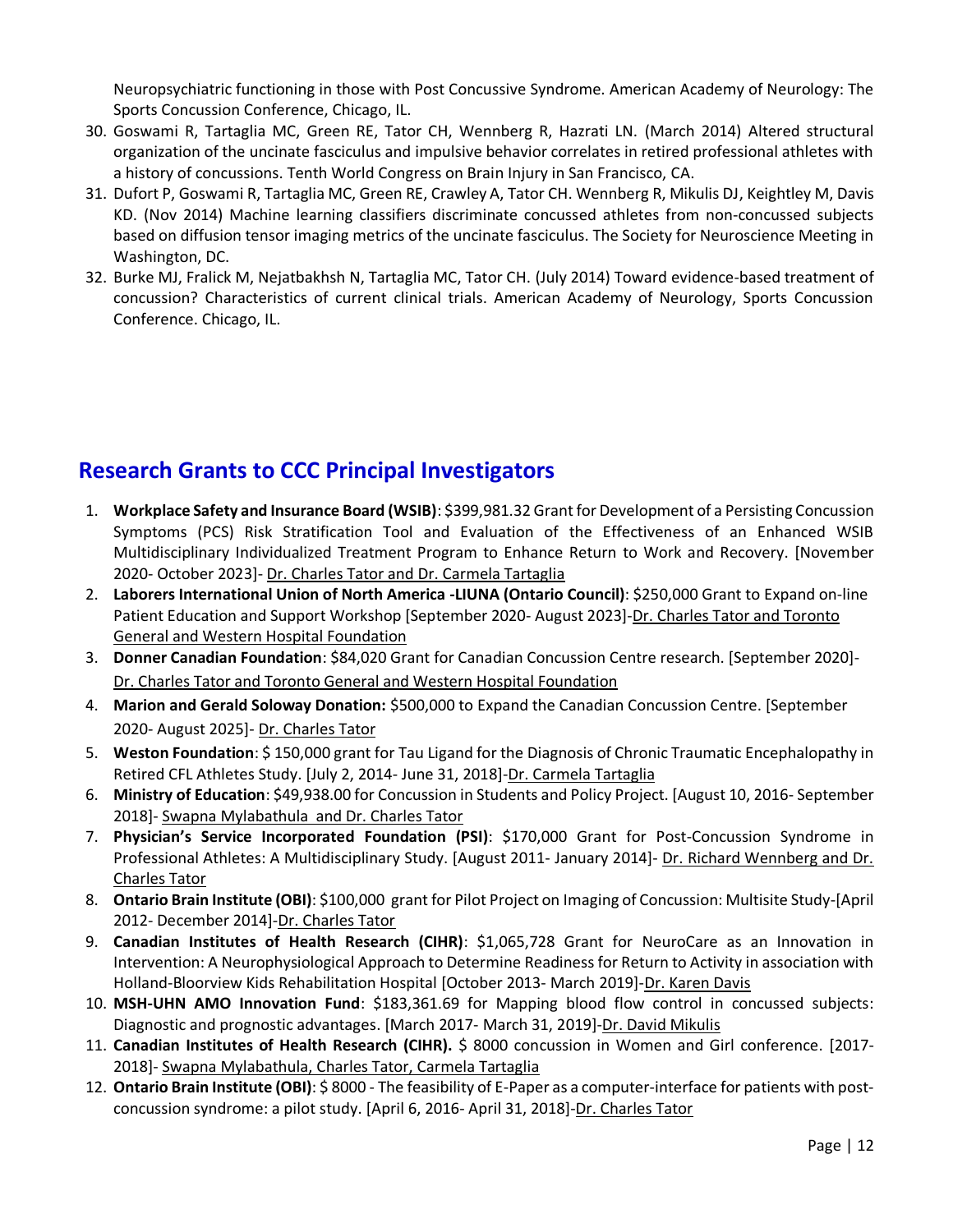- 13. **Centre for Aging & Brain Health Innovation (CABHI), Researcher-Clinician Partnership Program:** \$372,000. Scalable training and web-based application package for offsetting hippocampal neurodegeneration using Google Streetview –Dr. Robin Green
- 14. **Natural Sciences and Engineering Research Council of Canada (NSERC), Discovery grant:** \$125,000 Understanding and improving hippocampal neuroplasticity through allocentric spatial navigation training- Dr. Robin Green
- **15. Canadian Institutes of Health Research (CIHR):** \$1,067,178 (Canadian dollar). long-term effects of mild traumatic brain injury through premature cellular senescence- 2019/9 - 2024/8 –Dr. Lili-Naz Hazrati
- **16. National Institutes of Health (NIH) (USA); National Institute of Neurological Disorders and Stroke (NINDS); National Institute on Aging (NIA):** \$250,000 (United States dollar). Neuropathological Assessment of TBIrelated Neurodegeneration and Neurocognitive Decline - Center Without Walls (NATBI CWOW). Dr. Lili-Naz Hazrati

### **Awards**

- 1. Charles Tator: Order of Hockey in Canada, 2020
- 2. Karen Davis: Fellows, The Royal Society of Canada, 2020
- 3. Robin Green: Canada Research Chair (Tier 2) in Traumatic Brain Injury, 2015, Canadian Institutes for Health Research and Brain Injury Canada, Dr. Jane Gillett Research Award, 2018
- 4. Karen Davis: Fellow, Canadian Academy of Health Sciences, 2018
- 5. Carmela Tartaglia: Marion and Gerald Soloway Chair in Brain Injury and Concussion Research, University of Toronto, 2017
- 6. Charles Tator: Officer, Order of Canada, 2017
- 7. Charles Tator: Canada's Sports Hall of Fame, 2017
- 8. Samantha Irwin: The Richard Day Prize in Neurology, at University of Toronto, May 8, 2015

### **Funds Donated to CCC for Research via the Toronto General and Western Hospital Foundation**

Since its inception, approximately \$5 million dollars have been donated to the CCC for research

## **2. Concussion Symposiums**

Every year since 2012 the CCC Organized the Annual conference and last one scheduled for Feb 2021.

| Year              | Title                                               | <b>Sponsors</b>                 |
|-------------------|-----------------------------------------------------|---------------------------------|
| 2021- February 26 | 8th Annual Concussion Research Symposium:           | Ontario Brain Institute-OBI     |
|                   | Biomarkers, Prevention and Treatment of Concussion- | National Hockey League-NHL      |
|                   | Virtual                                             | National Hockey League Players' |
|                   |                                                     | <b>Association -NHLPA</b>       |
| 2021- February 25 | <b>Public Forum: Concussion Treatment</b>           | Canadian Football League Alumni |
|                   |                                                     | <b>Association-CFLAA</b>        |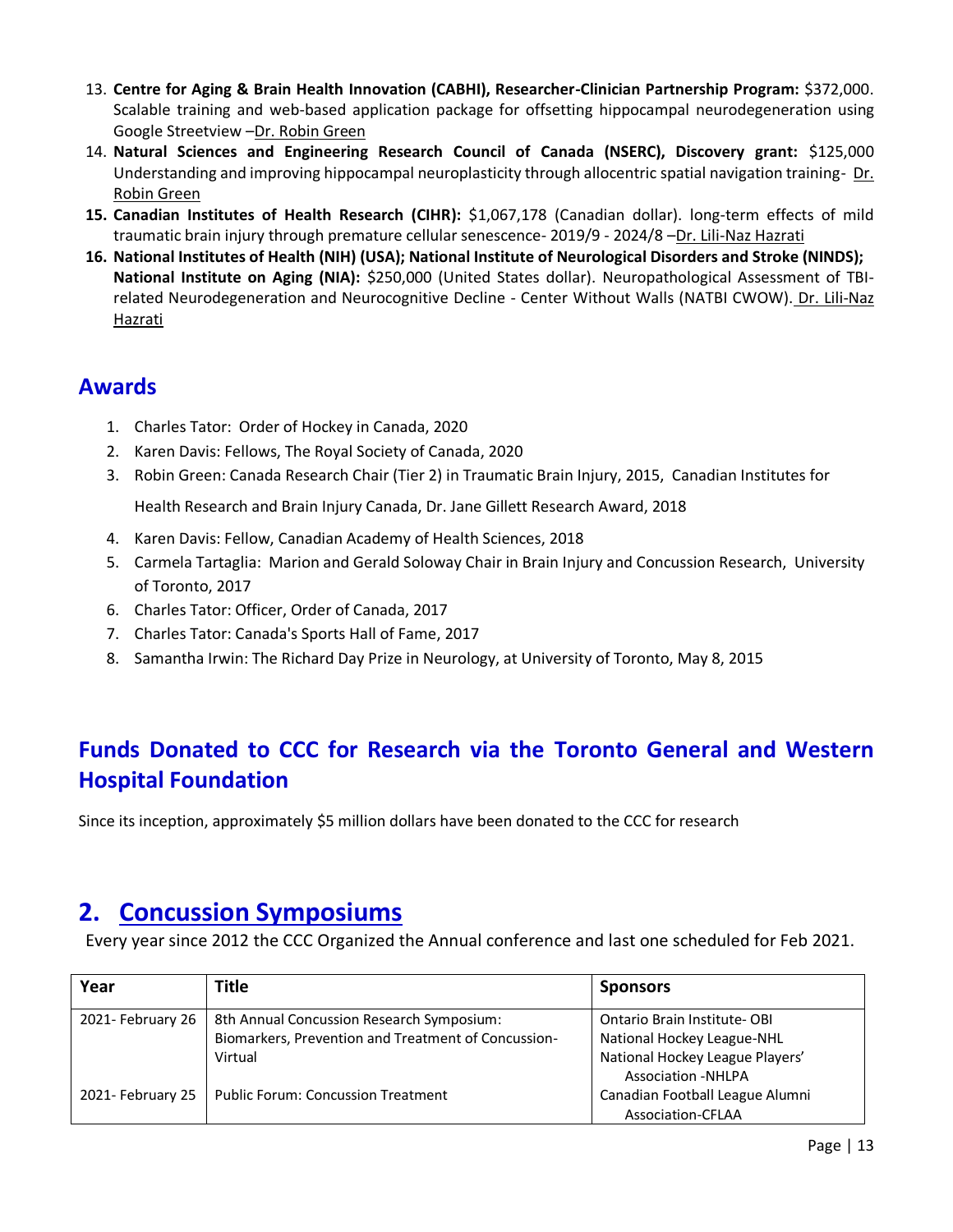|                      |                                                                                                                                                                                             | Personal Injury Alliance-PIA Law                                                                                                                                                                                                                                                                                                                                                 |
|----------------------|---------------------------------------------------------------------------------------------------------------------------------------------------------------------------------------------|----------------------------------------------------------------------------------------------------------------------------------------------------------------------------------------------------------------------------------------------------------------------------------------------------------------------------------------------------------------------------------|
| 2020- November<br>19 | Concussion Update for Legal Practitioners, Insurers,<br>Judges, and Clinicians: Keeping Your Case Moving<br>Forward in a Virtual Environment- In partnership with Law<br>Society of Ontario | This program is an Accredited Group<br>Learning Activity (Section 1) as defined<br>by the Maintenance of Certification<br>Program of the Royal College of<br>Physicians and Surgeons of Canada and<br>approved by The Michener Institute of<br>Education - CPD Accreditation Office-It<br>is also approved by Law Society of<br>Ontario for continuing education for<br>lawyers. |
| 2019- November 1     | <b>Public Forum: Mental Health and Concussion</b>                                                                                                                                           | Ontario Brain Institute-OBI<br>National Hockey League-NHL<br>Ontario Neurotrauma Foundation-<br><b>ONF</b>                                                                                                                                                                                                                                                                       |
| 2019- November 2     | 7th Annual Concussion Research Symposium:<br>Advances in Concussion research, Including Concussion in<br>Women and Girls                                                                    | National Hockey League Players'<br><b>Association -NHLPA</b><br>Canadian Football League Alumni<br><b>Association-CFLAA</b>                                                                                                                                                                                                                                                      |
| 2018-December 6      | Concussion Symposium for Lawyers, insurers, judges, and<br>clinicians in partnership with Law Society of Ontario                                                                            | Personal Injury Alliance-PIA Law<br>CBI Health Group                                                                                                                                                                                                                                                                                                                             |
| 2018-May 11          | Public Forum: The Consequences of Concussions<br>Dedicated to the Families who have suffered the<br><b>Consequences of Concussion</b>                                                       | Ontario Brain Institute-OBI<br>National Hockey League-NHL<br>Ontario Neurotrauma Foundation-<br>ONF<br>National Hockey League Players'                                                                                                                                                                                                                                           |
| $2018 - May 12$      | 6th Annual Concussion Research. Concussions:<br>Cumulative, Persisting and Progressive Consequences                                                                                         | <b>Association -NHLPA</b><br>Canadian Football League Alumni<br>Association-CFLAA                                                                                                                                                                                                                                                                                                |
| 2017-September<br>23 | Concussion in Women and Girls                                                                                                                                                               | Canadian Institutes of Health Research-<br><b>CIHR</b><br>OBI<br>TorQuest Holding Inc. Management<br>Service<br>Women's Brain Health<br>The BLG Foundation<br>USport & 4 individuals donations                                                                                                                                                                                   |
| 2017- January 21     | 5th Annual Concussion Symposium: Research on the<br><b>Concussion Spectrum of Disorders</b>                                                                                                 | OBI, ONF, CFL, NHL, NHLPA, CFLAA and<br>Hockey Canada                                                                                                                                                                                                                                                                                                                            |
| 2016- January 23     | 4th Annual Concussion Symposium: Research on the<br><b>Concussion Spectrum of Disorders</b>                                                                                                 | NHLPA, NHL, CFL, CFLAA, OBI and Dr.<br>Tom Pashby Sports Safety Fund.                                                                                                                                                                                                                                                                                                            |
| 2015- January 17     | Third Annual Symposium: Research on the Concussion<br>Spectrum of Disorders                                                                                                                 | NHL, NHLPA, CFL, CFLAA, OBI,<br>Dr. Tom Pashby Sports Safety Fund and<br>Hockey Canada                                                                                                                                                                                                                                                                                           |
| 2014- January 11     | 2nd Annual Symposium:                                                                                                                                                                       | NHL, NHLPA, CFL, CFLAA, OBI,                                                                                                                                                                                                                                                                                                                                                     |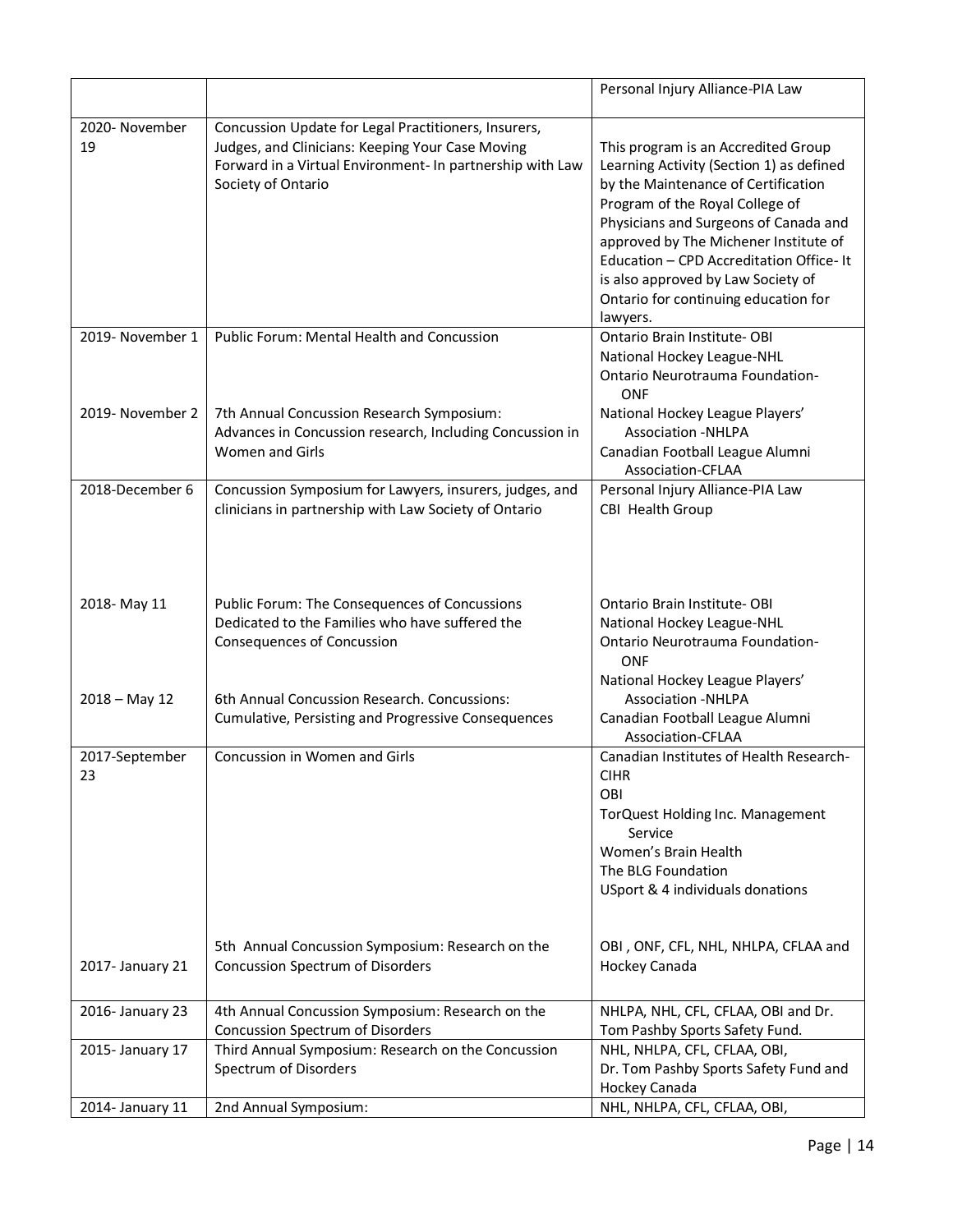|                | Research on the Concussion Spectrum of Disorders   | Dr. Tom Pashby Sports Safety Fund and<br>Hockey Canada |
|----------------|----------------------------------------------------|--------------------------------------------------------|
| 2012- November | Concussions and CTE – Latest Research Developments | Endorsement: OBI, ONF                                  |
| 10             |                                                    |                                                        |

## **3. Prolonged Symptoms of Single and Multiple Concussions: Education and Support Workshops for Patients, Relatives, Friends, Caregivers and Health Care Professionals**

These workshops launched by the Canadian Concussion Centre in 2014, and have been held as quarterly workshops hosted at the Toronto Western Hospital (TWH). These free, 2-night workshops (each two hours long) were developed by members of the Canadian Concussion Centre, Toronto Western Hospital (TWH) and the Cognitive Neurorehabilitation Sciences Lab at the Toronto Rehabilitation Institute. The Labourers International Union of North American (LiUNA) has continued to be the principal sponsor our Education and Support Workshops for concussed individuals with persistent symptoms. In 2020, because of the COVID-19 pandemic the CCC has launched virtual online workshops in May, 2020 to support patients and their families during the pandemic. The aim is to expand these virtual workshops in 2021 with a focus on treatment of concussions and their consequences.

### **4. Managing Persistent Post-Concussion Symptoms Handbook**

At the concussion clinics of the Canadian Concussion Centre, beginning in 2019, we have been able to give our patients an outstanding handbook containing extensive information about how to manage their persisting symptoms. This handbook was created by the staff of the Centre with input from other experts, and took more than a year to complete. The handbook "Managing Persistent Post-Concussion Symptoms" is now being distributed free to the patients at the concussion clinics and concussion workshops, and carries a note on the first page that this was made possible as a result of the support received from LIUNA.